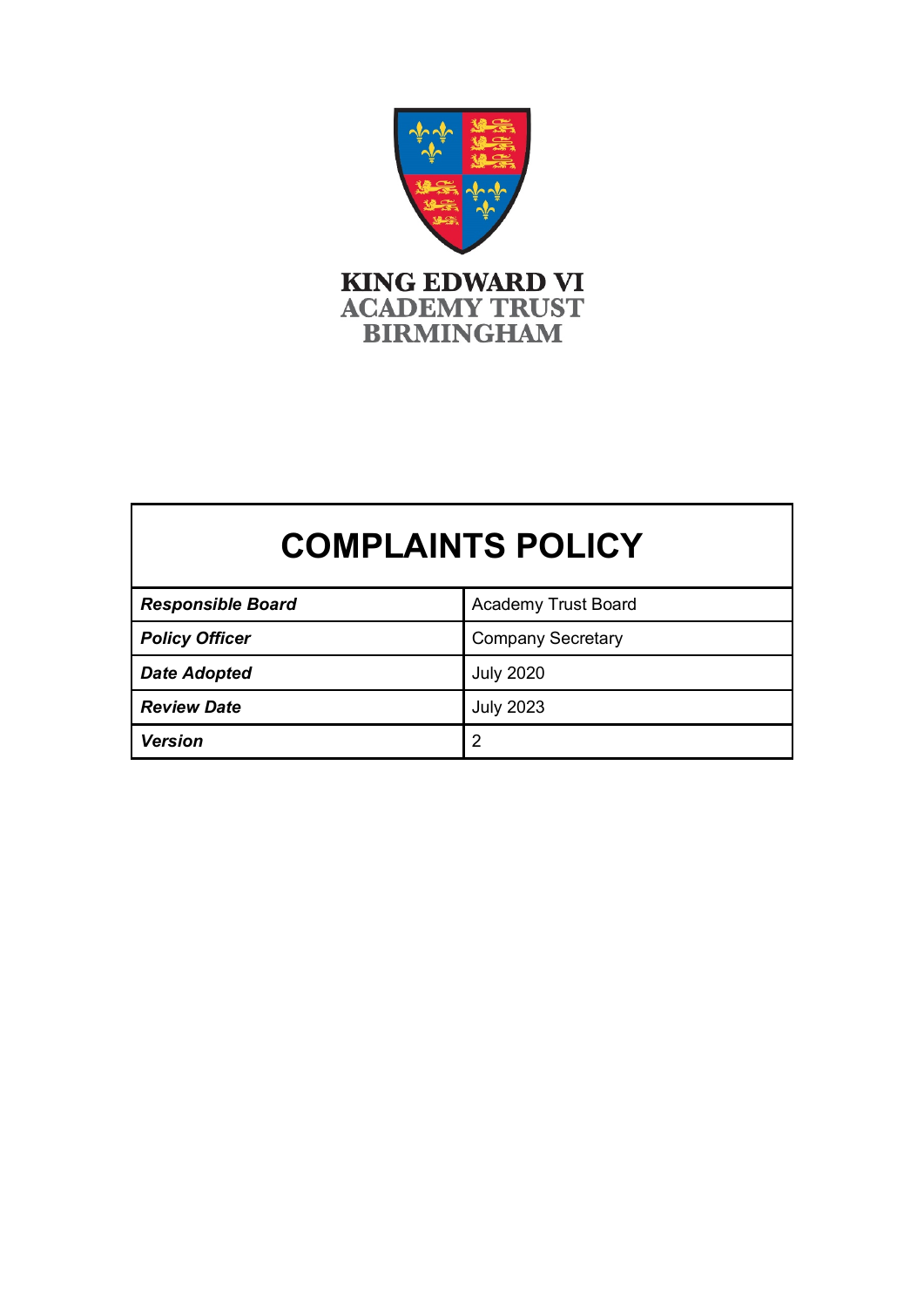# **Contents**

| $\mathbf 1$ .        |                                                                                                       |    |
|----------------------|-------------------------------------------------------------------------------------------------------|----|
| 2.                   |                                                                                                       |    |
| 3.                   |                                                                                                       |    |
|                      | PART 1: COMPLAINTS PROCEDURE FOR PARENTS/CARERS 5                                                     |    |
| $\mathbf{4}_{\cdot}$ |                                                                                                       |    |
| 5.                   |                                                                                                       |    |
| 6.                   |                                                                                                       |    |
| 7.                   | COMPLAINTS THAT RESULT IN STAFF CAPABILITY OR DISCIPLINARY 6                                          |    |
| 8.                   |                                                                                                       |    |
|                      | 8.1                                                                                                   |    |
|                      | 8.2                                                                                                   |    |
|                      | What if the complaint is about the Head or they have already considered the                           |    |
|                      | What if the complaint is about a member of the Academy Governing Body?  8                             |    |
|                      |                                                                                                       |    |
|                      |                                                                                                       |    |
|                      |                                                                                                       |    |
|                      | 8.3                                                                                                   |    |
| 9.                   |                                                                                                       |    |
|                      |                                                                                                       |    |
|                      | 11. NOTIFICATION OF THE COMPLAINT PANEL'S DECISION  11                                                |    |
|                      | 12. FACTORS FOR THE COMPLAINT PANEL TO CONSIDER 12                                                    |    |
|                      |                                                                                                       |    |
|                      | PART 2: COMPLAINTS OR CONCERNS FROM PERSONS OTHER THAN<br>PARENTS/CARERS OF CURRENT REGISTERED PUPILS | 13 |
|                      | 14. STAGES OF COMPLAINT FROM PERSONS OTHER THAN PARENTS AND<br>CARERS                                 |    |
|                      | 14.1.                                                                                                 |    |
|                      | 14.2.                                                                                                 |    |
|                      | 14.3.                                                                                                 |    |
|                      | PART 3: UNREASONABLE COMPLAINTS AND OTHER INFORMATION 14                                              |    |
|                      |                                                                                                       |    |
|                      |                                                                                                       |    |
|                      |                                                                                                       |    |
|                      |                                                                                                       |    |
|                      |                                                                                                       |    |
|                      |                                                                                                       |    |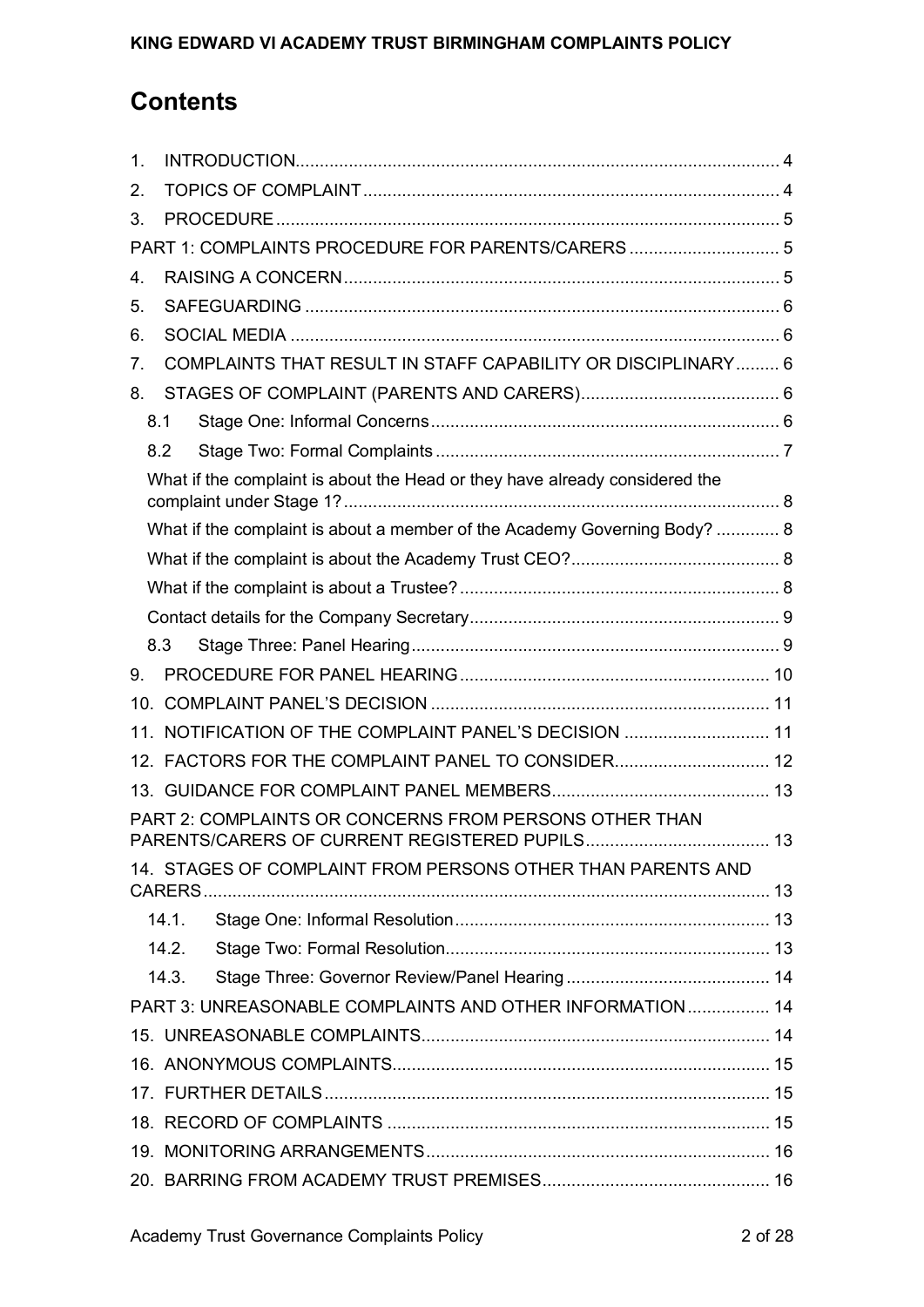| 25. REVIEW OF SCHOOLS DECISION NOT TO APPEAL TO AN EXAM BOARD  21 |  |
|-------------------------------------------------------------------|--|
|                                                                   |  |
|                                                                   |  |
|                                                                   |  |
|                                                                   |  |
|                                                                   |  |
|                                                                   |  |
|                                                                   |  |
|                                                                   |  |
|                                                                   |  |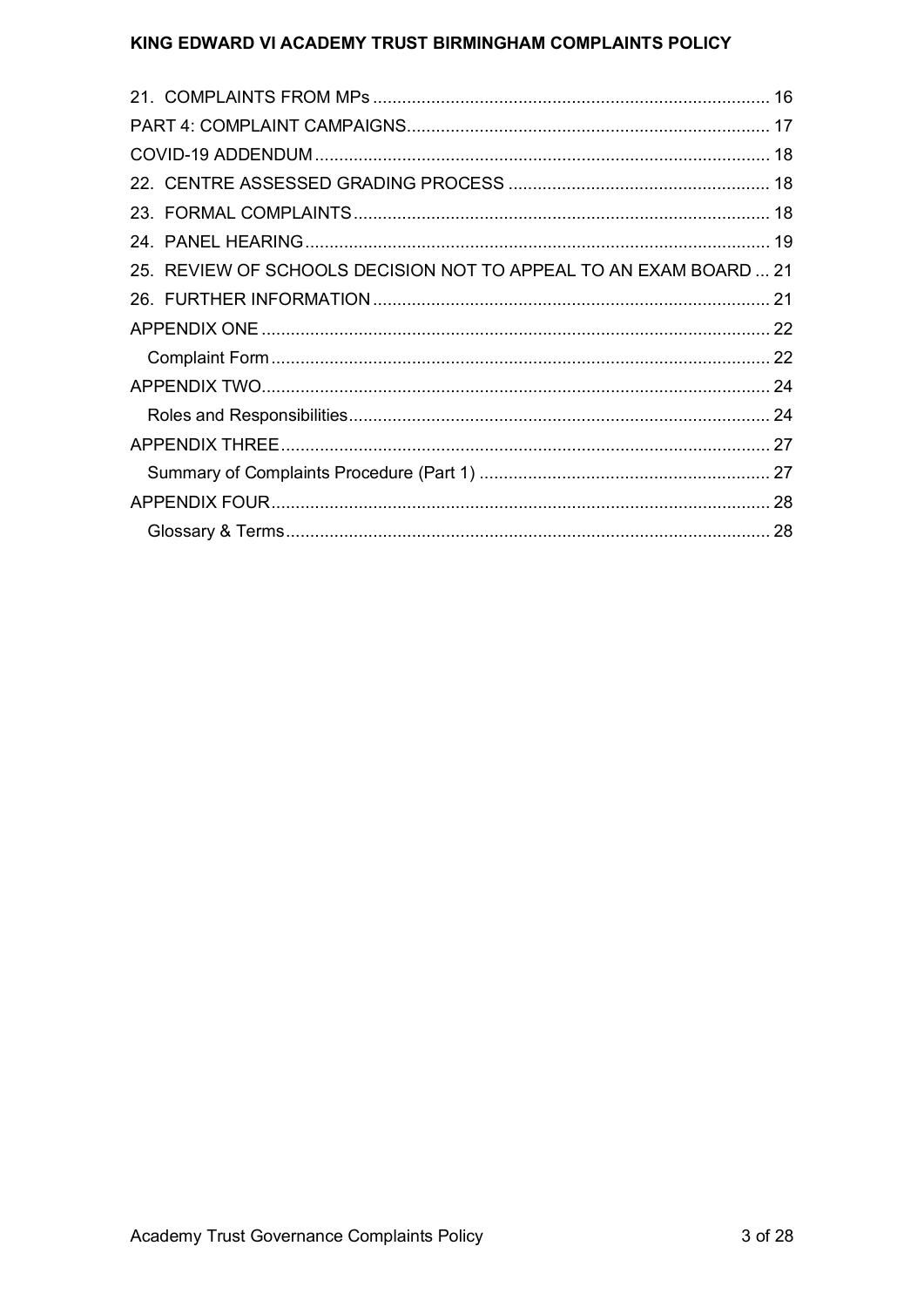#### <span id="page-3-0"></span>**1. INTRODUCTION**

- 1.1. King Edward VI Academy Trust Birmingham (the "Academy Trust") through its Academies endeavours to provide the best education possible for all of its pupils in an open and transparent environment. Our Academies welcome any feedback that they receive from parents, pupils and third parties; where concerns are raised the Academy Trust intends for these to be dealt with:
	- Fairly
	- Openly
	- Promptly
	- Without Prejudice
- 1.2 To do so, the Academy Trust Board has approved the following procedure which explains what persons should do if they have any concerns about an Academy. All members of staff will be familiar with the procedure and will be able to assist.
- 1.3 The aim of the procedure is to deal with concerns or complaints about an Academy or the Academy Trust or any individual connected with it by following the correct procedure.
- 1.4 Part 1 of this policy outlines how parents/carers of registered pupils currently attending academies within the Academy Trust can raise a concern or complaint. Concerns or complaints from persons will be dealt with in accordance with Part 2 of this policy.
- 1.5 We expect our members of staff to be addressed in a respectful manner and for communication to remain calm at all times.

## <span id="page-3-1"></span>**2. TOPICS OF COMPLAINT**

- 2.1 The following list details specific topics of complaints, and the correct policy to refer to. These policies can be accessed on the relevant Academy website or from the main Academy reception.
	- Pupil admissions; please see the Academy Trust's admissions policy
	- Pupil exclusions: please see the Academy's Behaviour policy or Exclusion policy. The DfE guidance can be found at [http://www.gov.uk/school](http://www.gov.uk/school-discipline-exclusions/exclusions)[discipline-exclusions/exclusions](http://www.gov.uk/school-discipline-exclusions/exclusions)
	- Staff grievance, capability or disciplinary; these are covered by the Academy's grievance/disciplinary/capability procedures.
	- Safeguarding and child protection matters; these are covered by the Academy Trust Safeguarding policy
	- Where the complaint concerns a third party used by an Academy; please complain directly to the third party themselves.
	- Anonymous complaints please refer to the Whistleblowing policy.
	- Subject Access Requests and Freedom of Information Requests please see the relevant Academy's Data Protection and Freedom of Information policy.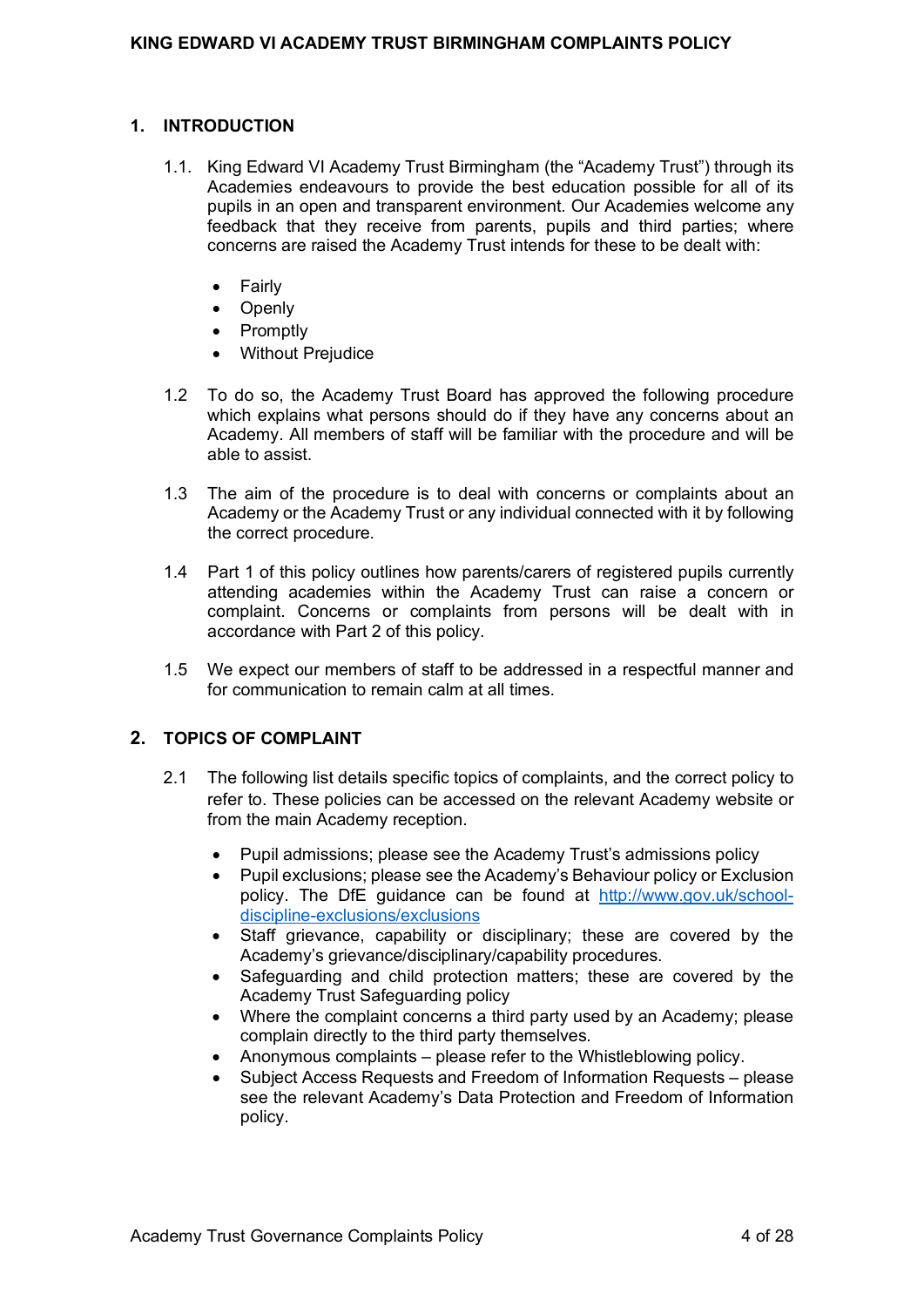## <span id="page-4-0"></span>**3. PROCEDURE**

- 3.1 Timescales for each stage are set out below in the relevant paragraphs. When we refer to **school working days**, we mean Monday to Friday, when the Academies are open during term time. The dates of terms are published on each Academy's website.
- 3.2 The Academy Trust will endeavour to abide by timeframes stated under each stage but acknowledges that in some circumstances, this is not always possible due to the complexity of information needed to review a complaint or difficulties regarding individual's availability to deal with the complaint, for example. If it becomes apparent that it is not possible to complete any stage of the complaints procedure within a given timeframe, the individual responsible for handling the complaint will contact the complainant as soon as possible and come to an agreed timeframe that works for all parties involved.
- 3.3 The Academy Trust reserves the right not to investigate complaints that have been made six months after the subject of the complaint took place, except in exceptional circumstances. What is meant by exceptional circumstances is where new evidence has come to light, where the complaint is of an especially serious matter or where there is a reasonable justification for why the complainant has been unable to raise the complaint before this time. The Head will review the situation and decide whether or not to enact the complaints procedure, informing the chair of governors of the decision.
- 3.4 The Academy Trust reserves the right to not investigate a complaint if there are alternative statutory processes available that may resolve the issue.

## <span id="page-4-1"></span>**PART 1: COMPLAINTS PROCEDURE FOR PARENTS/CARERS**

## <span id="page-4-2"></span>**4. RAISING A CONCERN**

- 3.1 The majority of concerns can be dealt with without resorting to the procedure. Where there are concerns about any aspect of the Academy or a child's education or wellbeing, these can be raised with the relevant member of staff via the phone or in person. Ideally, the member of staff will be able to address any concerns on the spot or can arrange a meeting to discuss the issue.
- 3.2 All concerns will be dealt with confidentially, although the staff member may need to take notes if they feel that the matter may need to be taken further or it may arise again in the future. Any such notes will be kept in accordance with the principles of the Data Protection regulation. However, such notes would be able to be used to as evidence if further investigation was required, or if the concern became a formal complaint.
- 3.3 Arrangements for handling complaints from parents of children with SEN are within the scope of this policy. Such complaints should first be made to the SENCO and if remain unresolved can then be referred to this complaints policy.
- 3.4 If parents have complaints of greater seriousness or feel that these have not been properly addressed, they may wish to make a formal complaint and all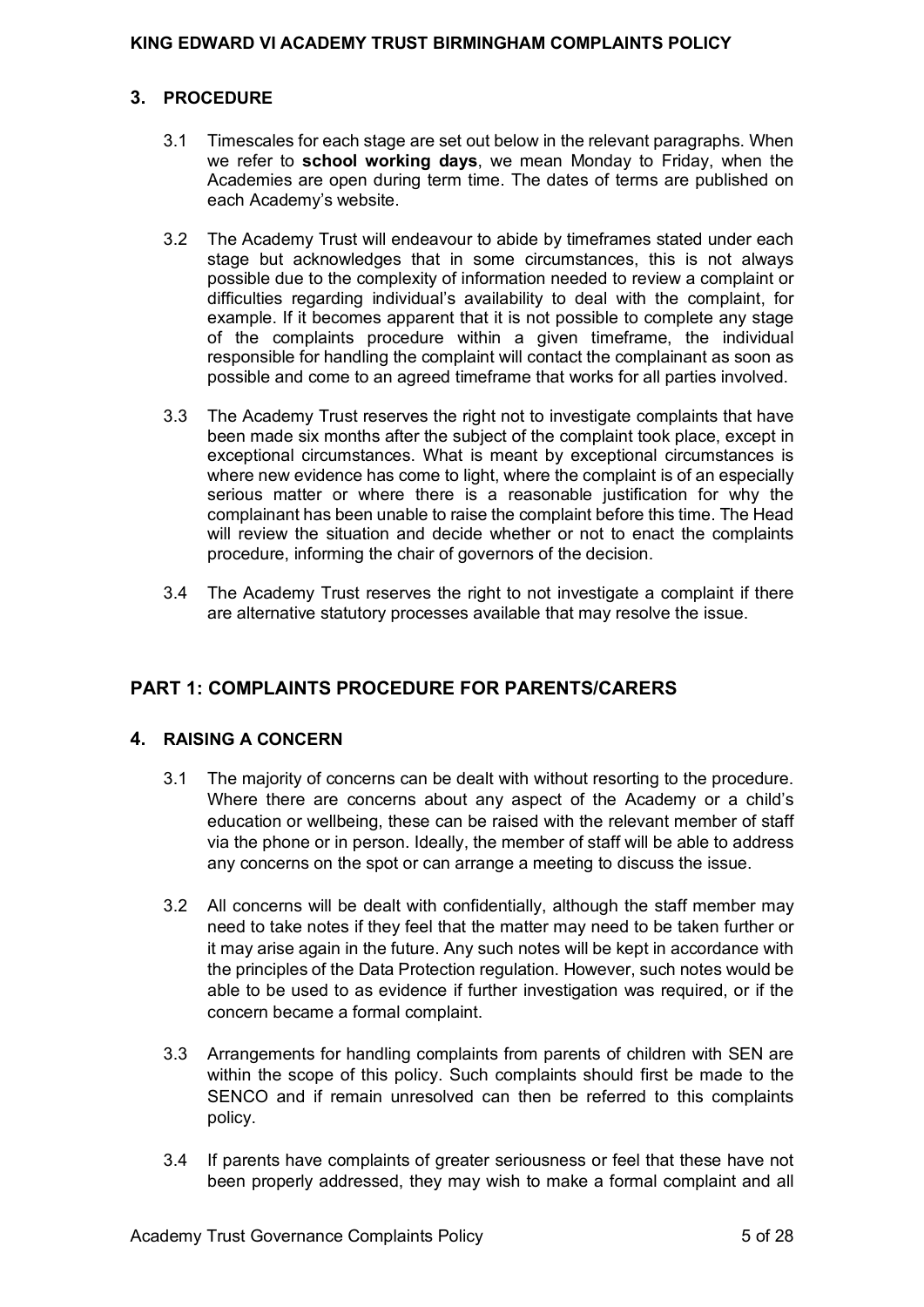complaints will be dealt with in accordance with the following procedure. This procedure aims to ensure that complaints are dealt with quickly and fairly.

## <span id="page-5-0"></span>**5. SAFEGUARDING**

4.1 Wherever a complaint indicates that a child's wellbeing or safety is at risk, the Academy is under a duty to report this immediately to the local authority. Any action taken will be in accordance with the Academy Trust's safeguarding policy.

## <span id="page-5-1"></span>**6. SOCIAL MEDIA**

5.1 In order for complaints to be resolved as quickly and fairly as possible, the Academy Trust requests the complainants do not discuss complaints publicly via social media such as Facebook, Twitter or Basecamp. Complaints will be dealt with confidentially for those involved, and we expect complainants to observe confidentiality also.

#### <span id="page-5-2"></span>**7. COMPLAINTS THAT RESULT IN STAFF CAPABILITY OR DISCIPLINARY**

6.1 If at any formal stage of the complaint it is determined that staff disciplinary or capability proceedings are necessary in order to resolve the issue, the details of this action will remain confidential to the Head and/or the individual's line manager. The complainant is not entitled to participate in the proceedings or receive any detail about them.

## <span id="page-5-3"></span>**8. STAGES OF COMPLAINT (PARENTS AND CARERS)**

#### <span id="page-5-4"></span>**8.1 Stage One: Informal Concerns**

- 8.1.1 Where as a result of raising a concern the complainant still feels that the issue has not been addressed, or where the outcome has been that the complaint needs further investigation, they may progress by making an informal complaint. In doing so, the following steps will be followed:
- 8.1.2 If parents have a complaint, they should contact their child's Form Tutor in the first instance who may refer the matter to the Head of Year or the Senior Leadership Team.
- 8.1.3 If a complaint refers to a member of the Senior Leadership Team, it should be made to the Head. If a complaint refers to the Head, it should be made to the Chair of the relevant Academy Governing Body ("GB").
- 8.1.4 The complainant must explain in writing:
	- an overview of the complaint so far;
	- who has been involved;
	- why the complaint remains unresolved; and
	- action they would like to be taken to put things right.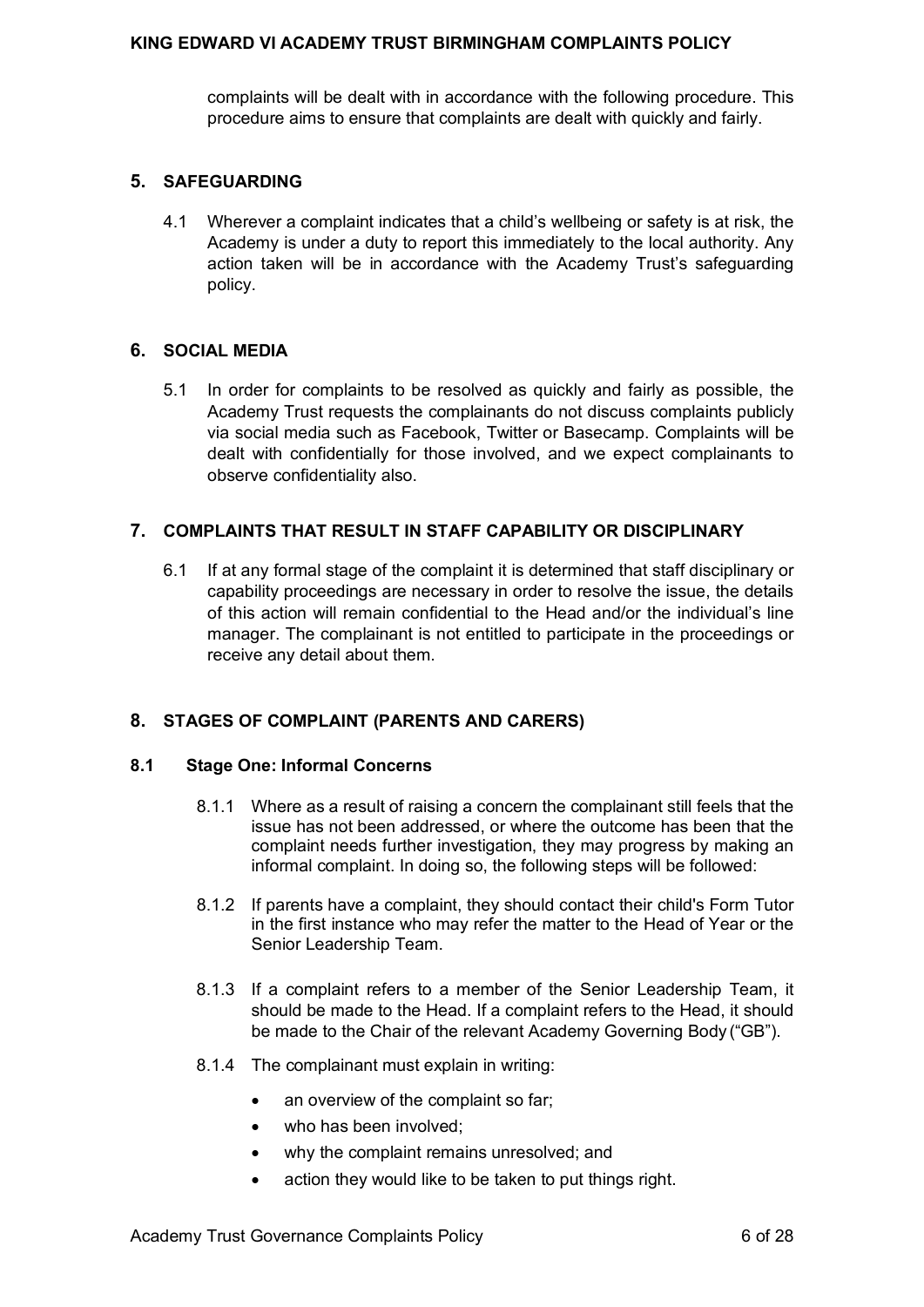- 8.1.5 The recipient of the complaint will respond within 5 (school) working days of having received the written complaint. At which point they will explain what action they intend to take.
- 8.1.6 It is hoped that most complaints will be resolved quickly and informally through a meeting of the parents and the relevant member of staff at this stage.
- 8.1.7 The staff member will provide written confirmation of the outcome of their investigation within 15 (school) working days of having sent confirmation of the intended action. Where the complainant is not satisfied with the outcome, they are able to progress to Stage 2 of the complaints process and launch a formal written complaint.
- 8.1.8 The staff member will make a record of the concern and the outcomes of the discussion which will be held for twelve months, in line with the principles of Data Protection regulation.

## <span id="page-6-0"></span>**8.2 Stage Two: Formal Complaints**

- 8.2.1 If the complaint cannot be resolved on an informal basis, then the complaint should be put in writing to the Head without delay and at most within 15 school days of the conclusion of Stage 1 above. The parents should state in the letter that they want the matter to be dealt with under the Stage 2 procedure. The letter should be accompanied by a completed copy of the Complaints Form (see Appendix 1).
- 8.2.2 Should a formal written complaint be received by another member of the Academy's staff, it should be immediately passed to the Head.
- 8.2.3 The Head will respond in writing within 10 (school) working days of the date of receipt of the complaint to acknowledge receipt of the complaint and explain what action will be taken, giving clear timeframes.
- 8.2.4 The Head will gather information from everyone concerned to confirm the substance of the complaint. The Head will consider all relevant evidence; this may include but is not limited to:
	- a statement from the complainant,
	- where relevant a statement from an individual who is the subject of the complaint,
	- any previous correspondence regarding the complaint,
	- any supporting documents in either case,
	- interview with anyone related to the complaint.
- 8.2.5 It may be necessary for the Head to carry out further investigations and this responsibility is likely to be shared with members of the Senior LeadershipTeam, the Chair of the Academy and the Academy Trust.
- 8.2.6 The Head will keep written records of all meetings and interviews held in relation to the complaint and details of complaints made in this way are kept on pupils' confidential files. These details will be provided to the Panel in the event of a Stage 3 Panel hearing.
- 8.2.7 After considering the available evidence, the options available to the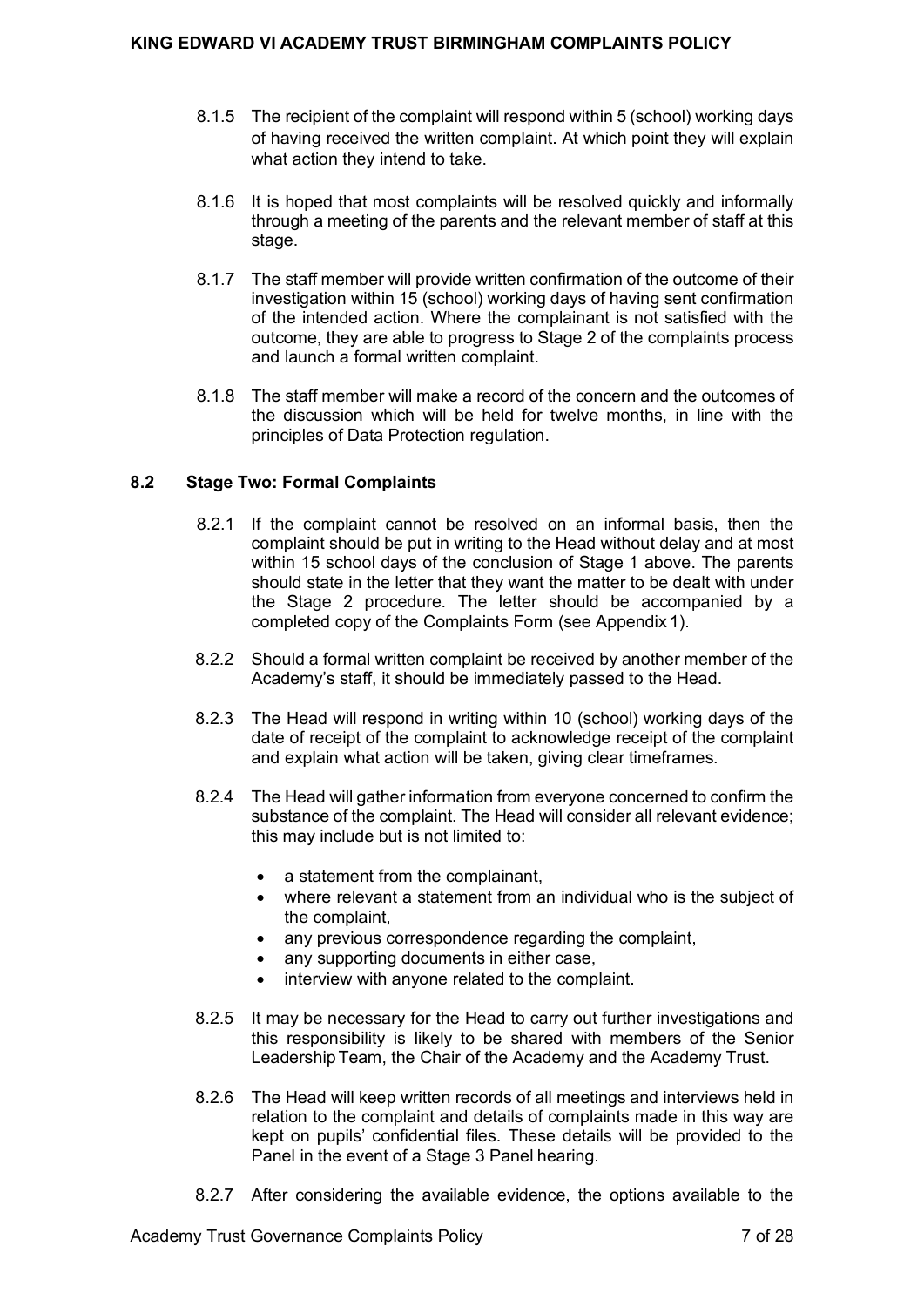Head are:

- Uphold the complaint and direct that certain action be taken to resolve it.
- Reject the complaint and provide the complainant with details of the stage three appeals process.
- Uphold the complaint in part: in other words, the Head may find one aspect of the complaint to be valid, but not another aspect. They may direct for certain action to be taken to resolve the aspect that they find in favour of the complainant.
- Advise the complainant that the matter will be dealt with via an alternative statutory process.
- 8.2.8 The Head must inform the complainant of their decision in writing within 20 (school) working days of having issued written acknowledgement of the receipt of the complaint. They must explain clearly why they have come to the decision that they made. They must detail any agreed actions as a result of the complaint. Finally, they must provide the complainant with details of how to progress the complaint to Stage 3 if they are not satisfied, providing them with the contact details of the clerk to the governors.
- 8.2.9 If complainant is still not satisfied with the decision at this stage, they should proceed to Stage 3 of this Procedure.

#### <span id="page-7-0"></span>**What if the complaint is about the Head or they have already considered the complaint under Stage 1?**

In the event of a formal complaint about the Head, or if they have been closely involved at Stage 1, the complaint should be be sent to the Clerk of the Governing Body who will arrange for the Chair to carry out the Stage 2 procedures.

## <span id="page-7-1"></span>**What if the complaint is about a member of the Academy Governing Body?**

The complaint should be sent to the Clerk of the Governing Body at the Academy's address who will arrange for a Governor of the Academy to investigate the concerns in accordance with Stage 2.

If the complaint is about the Clerk of the Governing Body or the Governing Body as a whole, the complaint should be sent to the Company Secretary who will arrange for a Trustee to carry out all the Stage 2 procedures.

## <span id="page-7-2"></span>**What if the complaint is about the Academy Trust CEO?**

If the complaint is about the CEO of the Academy Trust, or if they have been closely involved at Stage 1, the complaint should be sent to the Company Secretary who will arrange for a Trustee to carry out all the Stage 2 procedures.

## <span id="page-7-3"></span>**What if the complaint is about a Trustee?**

The complaint should be sent to the Company Secretary who will arrange for another Trustee to investigate the concerns in accordance with Stage 2.

If the Complaint is about the Company Secretary, the complaint should be sent to the Chair of the Academy Trust.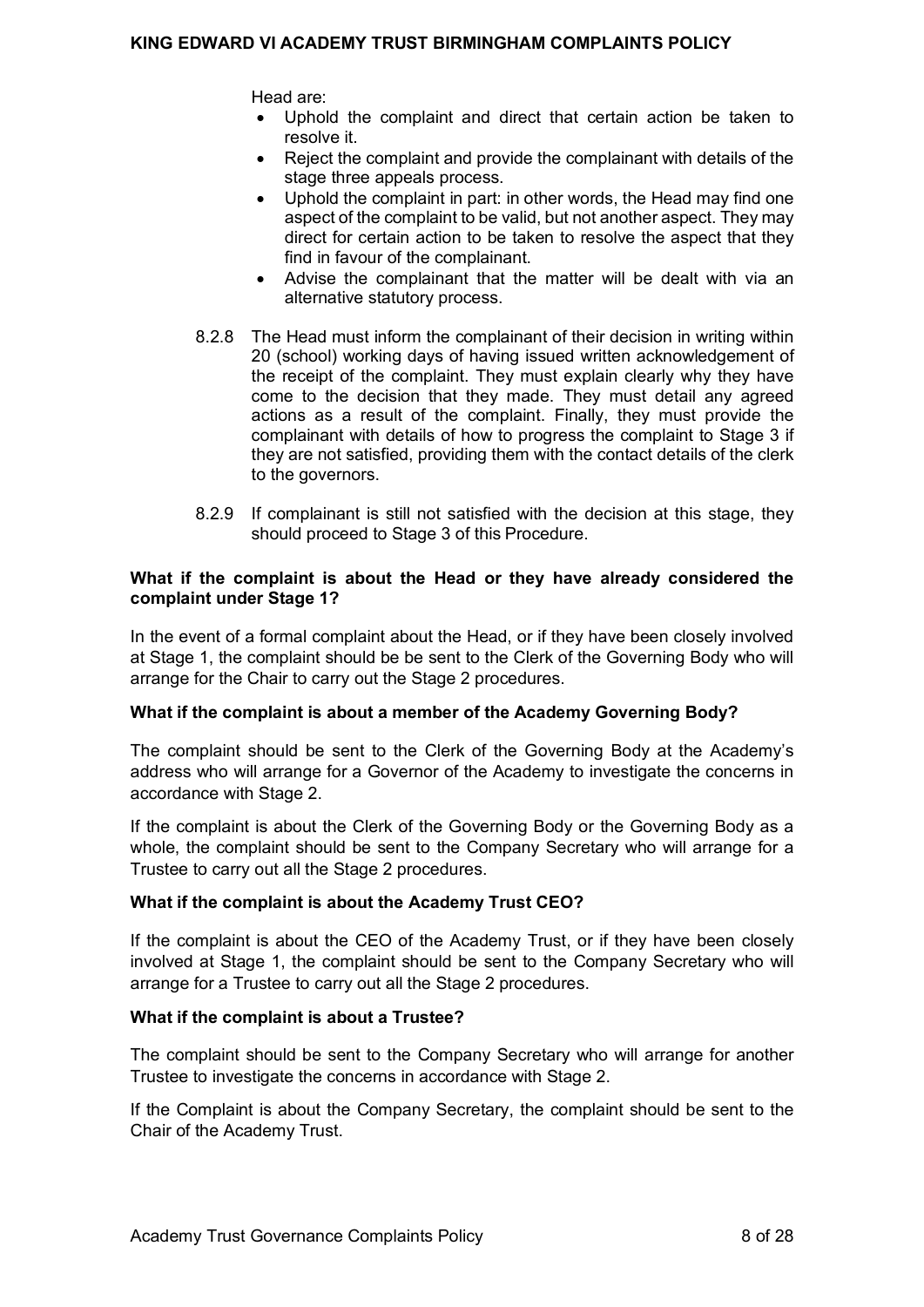If your complaint is about the Board of Trustees as a whole, the complaint should be sent to the Company Secretary who will arrange for the matter to be independently investigated.

#### <span id="page-8-0"></span>**Contact details for the Company Secretary**

The Company Secretary can be contacted at:

Foundation Office, Edgbaston Park Road, Birmingham B15 2UD or [cosec@ske.uk.net](mailto:cosec@ske.uk.net)

#### <span id="page-8-1"></span>**8.3 Stage Three: Panel Hearing**

- 8.3.1 If the complainant wishes to appeal a decision by the Head at stage 2 of the procedure, or they are not satisfied with the action that the Head took in relation to the complaint, the complainant can appeal this decision.
- 8.3.2 They must write to the clerk (see the Further Information at the end of the procedure) briefly outlining the content of the complaint and requesting that a complaints appeal panel is convened.
- 8.3.3 It is not possible to move to this stage without following through the Stage 2 procedure.
- 8.3.4 The clerk will fulfil the role of organising the time and date of the appeal hearing, inviting all the attendees, collating all the relevant documentation and distributing 5 days in advance of the meeting, recording the proceedings in the form of minutes, and circulating these and the outcome of the meeting.
- 8.3.5 The complainant must request an appeal panel within 15 school days of receiving the Head's decision, or it will not be considered, except for in exceptional circumstances. On receipt of this written notification, the following steps will be followed.
- 8.3.6 The clerk will write to the complainant within 5 school working days to confirm receipt of the appeal request and detail further action to be taken.
- 8.3.7 The clerk will convene a panel of two Academy local governors and one independent member that is independent of the management and running of the Academy. All three-panel members will have no prior knowledge of the content of the complaint.
- 8.3.8 Complainants also have the right to request an independent panel if they believe there is likely to be biased in the proceedings. The decision to approve this request is made by the Company Secretary, who will not unreasonably withhold consent. Where an entirely independent panel is required, timescales may be affected while the Academy Trust source appropriate individuals for the review.
- 8.3.9 The appeal hearing will take place within 20 (school) working days receipt of the date of the confirmation letter from the clerk to the complainant, confirming the appeal.
- 8.3.10 In addition to the panel, the following parties will be invited, where applicable:
	- the complainant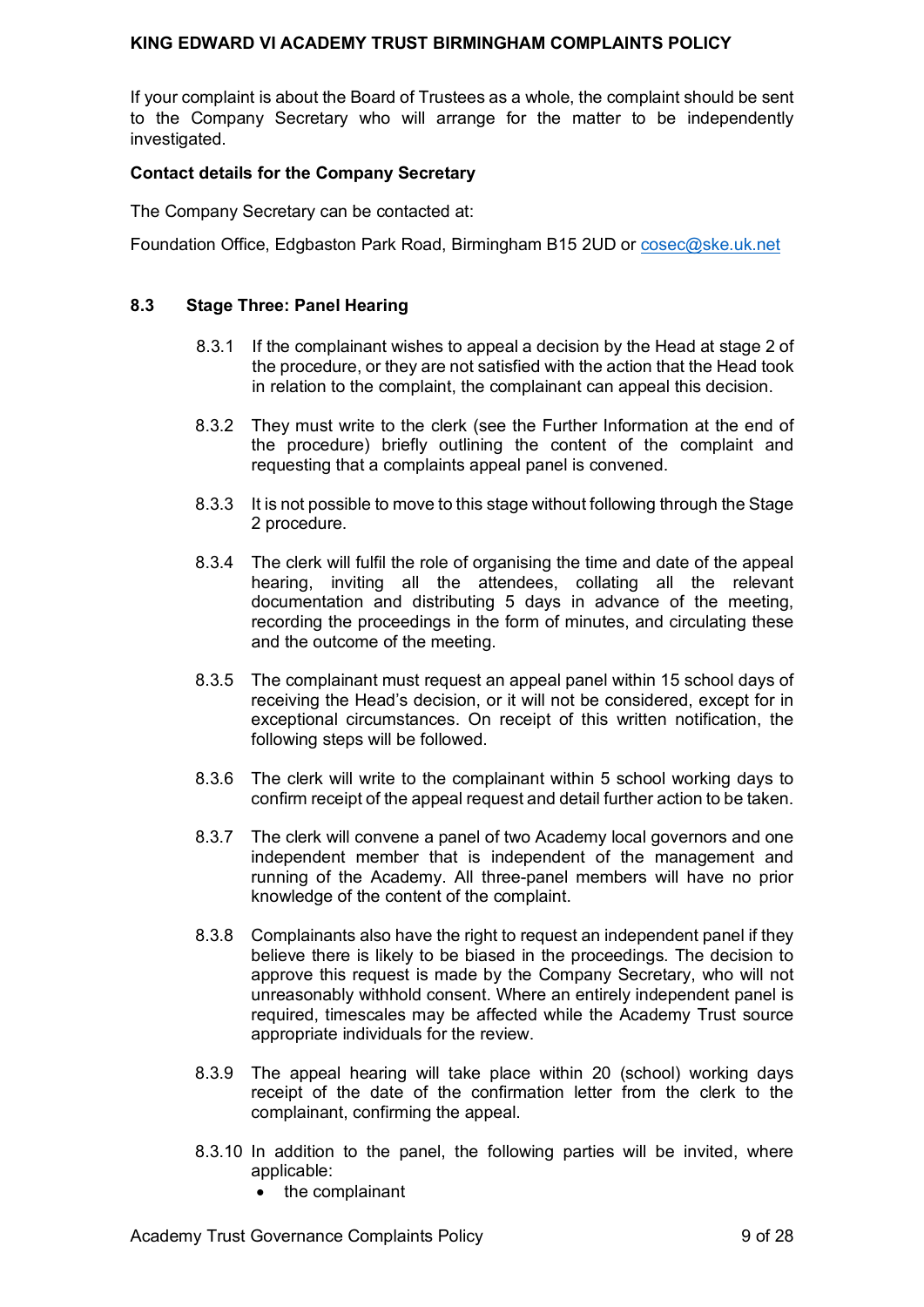- the Head who dealt with the complaint at Stage 2
- where the complaint regards a member of staff, the staff member who is the subject of the complaint.
- 8.3.11 The complainant is also able to bring a companion with them to the hearing if they wish. Where the subject of the complaint is a member of staff, that staff member is also able to bring a companion with them. The companion will be a friend or a colleague. Neither party is permitted to bring legal representation with them. If after the hearing any party feels that legal action is necessary, please see the contact details at the end of the procedure.
- 8.3.12 If the attendance of any pupils is required at the hearing, parental permission will be sought if they are under the age of 18. Extra care will be taken to consider the vulnerability of children where they are present at a complaints hearing.
- 8.3.13 Notification of the date, time and place of the hearing and details of the panel members and attendees will be sent at least 5 school days before the hearing.
- 8.3.14 The Academy representative and the parents are to submit any evidence in support of their case to the clerk at least 3 school days before the hearing to be circulated to all parties.
- 8.3.15 Where the complaint is about a governor/trustee, the complainant may request that the appeal is heard by an entirely independent panel. It is at the discretion of the Company Secretary of the Academy Trust who will notify the clerk of their decision. Where an entirely independent panel is required, timescales may be affected while the Academy Trust source appropriate individuals for the review.
- 8.3.16 The panel can make the following decisions:
	- Dismiss the complaint in whole or in part
	- Uphold the complaint in whole or in part
	- Decide on the appropriate action to be taken to resolve the complaint
	- Recommend changes to the Academy's systems or procedures to ensure that problems of a similar nature do not recur.
- 8.4 This is the final stage at which the Academy will consider the complaint. If the complainant remains dissatisfied and wishes to take the complaint further, please see the Further Details section 16 at the end of the document. The Academy will not consider the complaint beyond this.

## <span id="page-9-0"></span>**9. PROCEDURE FOR PANEL HEARING**

- 9.1 The order of business will be as follows:
- 9.2 The Clerk to the Complaint Panel will greet the Complainant, the Complainant's supporter and the Academy's Representative and welcome them into the room where the Complaint Panel has convened (any witnesses will remain outside of the room until they are called in to give their account)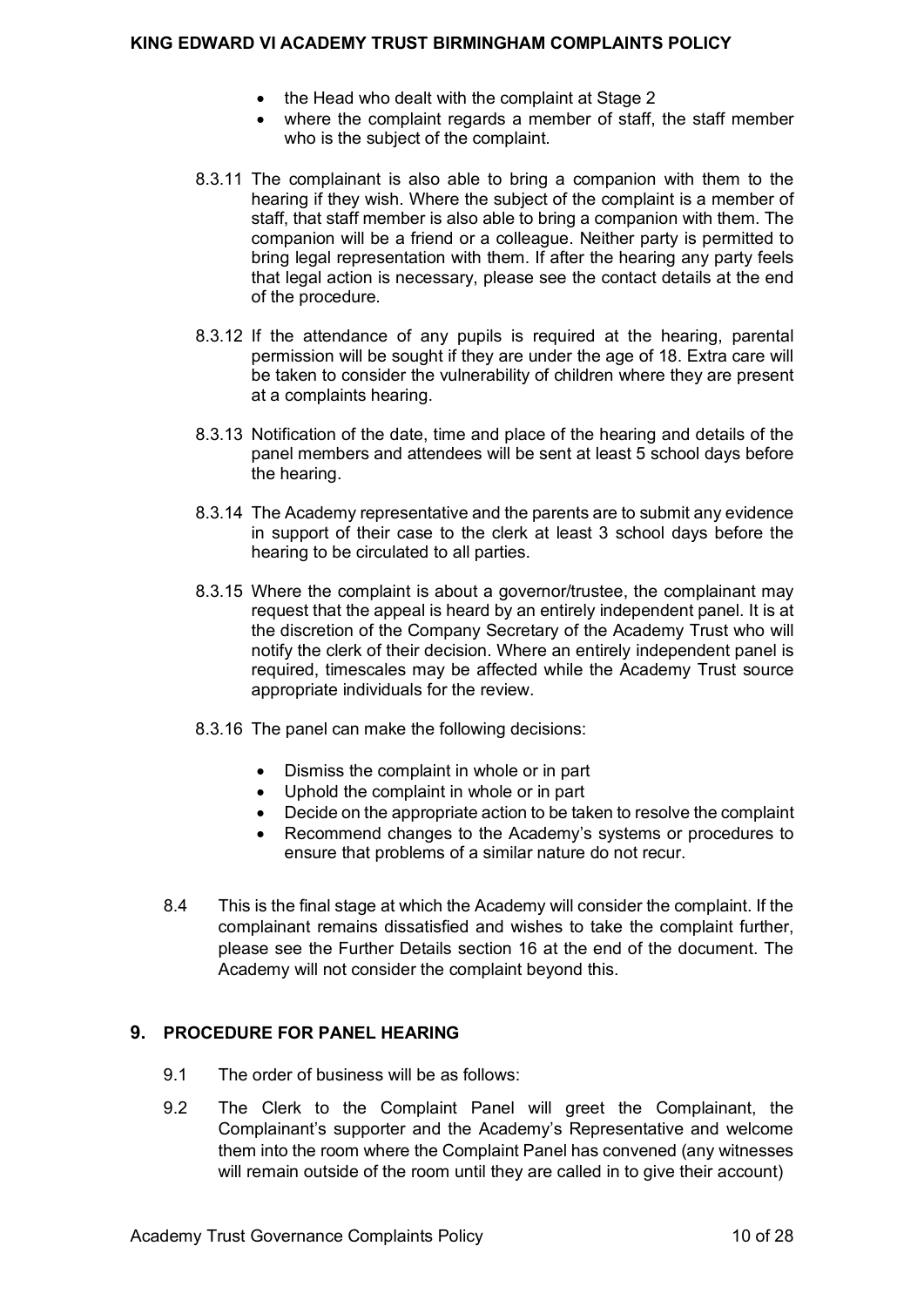- 9.3 After introductions, the complainant is invited to explain their complaint, and be followed by their witnesses\* (if any).
- 9.4 The Head may question both the complainant and the witnesses after each has spoken. The panel may ask questions at any point
- 9.5 The Head is then invited to explain the Academy's actions and be followed by the Academy's witnesses.
- 9.6 The complainant may question both the Head and the witnesses after each has spoken. The panel may ask questions at any point.
- 9.7 The complainant is then invited to sum up their complaint.
- 9.8 The Head will be invited by the panel to summarise their response to the complaint and the Academy's stance.
- 9.9 Both parties leave together while the panel decides on the issues. The Chair of the panel explains that both parties will hear from the panel within a set timescale.

\*Witnesses are only required to attend for the part of the hearing in which they give their evidence.

## <span id="page-10-0"></span>**10. COMPLAINT PANEL'S DECISION**

10.1 The Complaint Panel will convene in private, either immediately after the Complaint Panel Hearing or on a subsequent date, and will consider all of the documentation and everything that they have heard at the Complainant Panel Hearing and make:

## 10.2 **Findings of Fact**

10.2.1 The Complaint Panel will decide which facts are established to be true, on a balance of probabilities (i.e. more likely than not). If a fact is not deemed relevant, the Complaint Panel will not consider it further. The Complaint Panel will make a written record of the facts that have been established, those which have not been established and those which are not relevant, with their reasons for making these findings.

#### 10.3 **Recommendations**

10.3.1 The Complaint Panel will consider the facts which they have established and will make recommendations based upon them. These recommendations may be aimed at achieving reconciliation between the parties (for example, a written apology), improving procedures or preventing a recurrence in the future. The Complaint Panel will keep a written record of their recommendations, with reasons.

## <span id="page-10-1"></span>**11. NOTIFICATION OF THE COMPLAINT PANEL'S DECISION**

- 11.1 The Clerk to the Local Governors will write within 10 (school) working days of the Complaint Panel Hearing to the:
	- Complainant;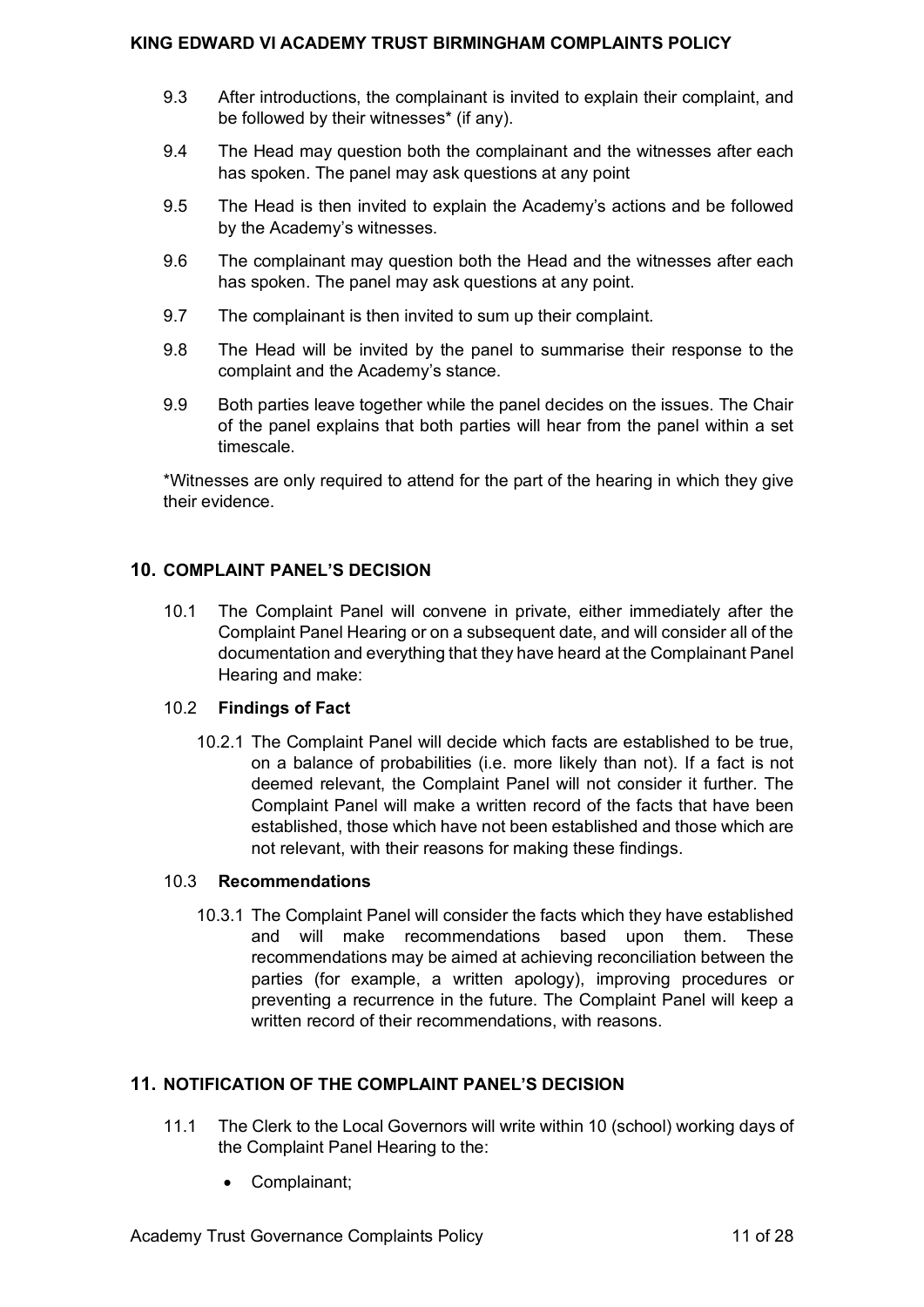- the Head and the Chair of the Academy:
- Any person complained about;
- 11.2 The letter will identify each of the issues complained about, summarise how the Complaint Panel Hearing proceeded, and confirm each of the Complaint Panel's findings of fact and recommendations, if any, with reasons. The letter will also confirm that, if the Complainant believes that this Complaints Policy does not comply with the Regulations, or that the Academy has not followed the procedure outlined in this Complaints Policy, the Complainant may refer their complaint to the Education and Skills Funding Agency or Department of Education for further consideration.
- 11.3 The Clerk to the Governing Body will also ensure that a copy of the Complaint Panel's findings and recommendations are made available on the Academy's premises for inspection by the Academy Trust, the Governing Body and the Academy Head.

## <span id="page-11-0"></span>**12. FACTORS FOR THE COMPLAINT PANEL TO CONSIDER**

- 12.1 It is important that the Complaint Panel Hearing is independent and impartial, and that it is seen to be so. No person may sit on the Complaint Panel if they have had prior involvement in the matters which gave rise to the complaint, in dealing with the complaint in the previous stages, or have prior detailed knowledge of the complaint;
- 12.2 The aim of the Complaint Panel Hearing, which must be held in private, will always be to resolve the complaint and achieve reconciliation between the Academy and the complainant. However, it has to be recognised that the complainant may not be satisfied with the outcome if the Complaint Panel does not find wholly in their favour. It may only be possible to establish the facts and make recommendations which will satisfy the complainant that his or her complaint has been taken seriously;
- 12.3 An effective Complaint Panel will acknowledge that many complainants feel nervous and inhibited in a formal setting. Parents often feel emotional when discussing an issue that affects their child. The Chair of the Complaint Panel will ensure that the Complaint Panel Hearing is as welcoming as possible while ensuring that it is procedurally fair to all parties. The layout of the room will set the tone and care is needed to ensure the setting is informal and not substantially adversarial;
- 12.4 Extra care needs to be taken when the complainant is a child, or there are child witnesses present. Care should be taken to ensure that the child does not feel intimidated. The Complaint Panel should be aware of the views of the child and give them equal consideration to those of the adults present. Where the child's parent is the complainant, it would be helpful to allow the parent to suggest which parts of the hearing, if any, the child should attend, with the Chair retaining discretion.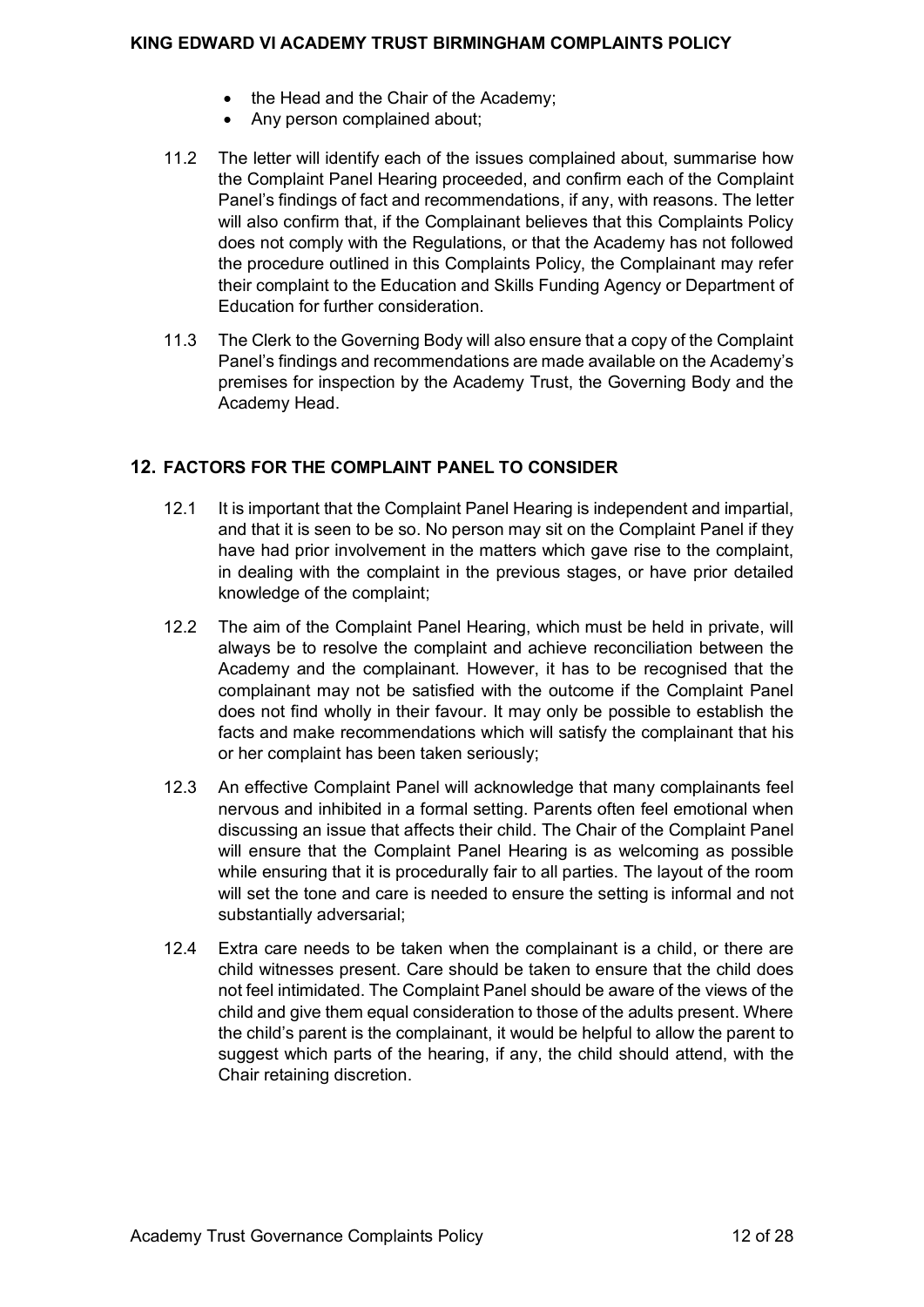## <span id="page-12-0"></span>**13. GUIDANCE FOR COMPLAINT PANEL MEMBERS**

- 13.1 The Complaint Panel should ensure that they are familiar with the complaint procedure in advance of the Complaint Panel Hearing.
- 13.2 The Chair of the Complaint Panel will play a key part at the Complaint Panel Hearing, ensuring that:
	- The remit of the Complaint Panel is explained to the parties, and each party has the opportunity of making representations without undue interruption;
	- All of the issues raised in the complaint are addressed:
	- Key findings of fact are made, on a balance of probabilities;
	- Each party treats the other with respect and courtesy;
	- The Complaint Panel is open-minded and acts independently of the Academy;
	- No member of the Complaint Panel has a vested interest in the outcome of the proceedings;
	- Each side is given the opportunity to state their case and ask questions:
	- All written material is seen by all parties. If a new issue arises during the course of the Complaint Panel Hearing, it would be useful to give all parties the opportunity to consider and comment on it.
- 13.3 Further details on roles and responsibilities can be found in appendix two.

## <span id="page-12-1"></span>**PART 2: COMPLAINTS OR CONCERNS FROM PERSONS OTHER THAN PARENTS/CARERS OF CURRENT REGISTERED PUPILS**

Part 1 of this complaints policy applies solely to complaints made by parents or carers of current registered pupils of academies within the Academy Trust. The Academy Trust wishes to work closely with other members of the local community and will deal with concerns and complaints as follows:

## <span id="page-12-2"></span>**14. STAGES OF COMPLAINT FROM PERSONS OTHER THAN PARENTS AND CARERS**

## <span id="page-12-3"></span>**14.1. Stage One: Informal Resolution**

**14.1.1.** A concern regarding an academy or its operations may be made to any member of staff. That member of staff will attempt to resolve the matter immediately or may, if appropriate, refer the matter to their line manager or member of the senior leadership team (SLT) who is best placed to deal with the concern. It is expected that most concerns will be responded to orally or in writing within 5 school days. If a longer period is required, you will be kept informed of the progress of the investigation.

## <span id="page-12-4"></span>**14.2. Stage Two: Formal Resolution**

**14.2.1.** Where a concern is not resolved at stage 1, or you wish your concerns to be dealt with immediately as a formal complaint, you should put your complaint in writing and send this to the Headteacher/ Head of School/ Executive Headteacher (as applicable) of the relevant academy to investigate. The Headteacher/ Head of School/ Executive Headteacher (as applicable) may delegate the task of investigation and/or responding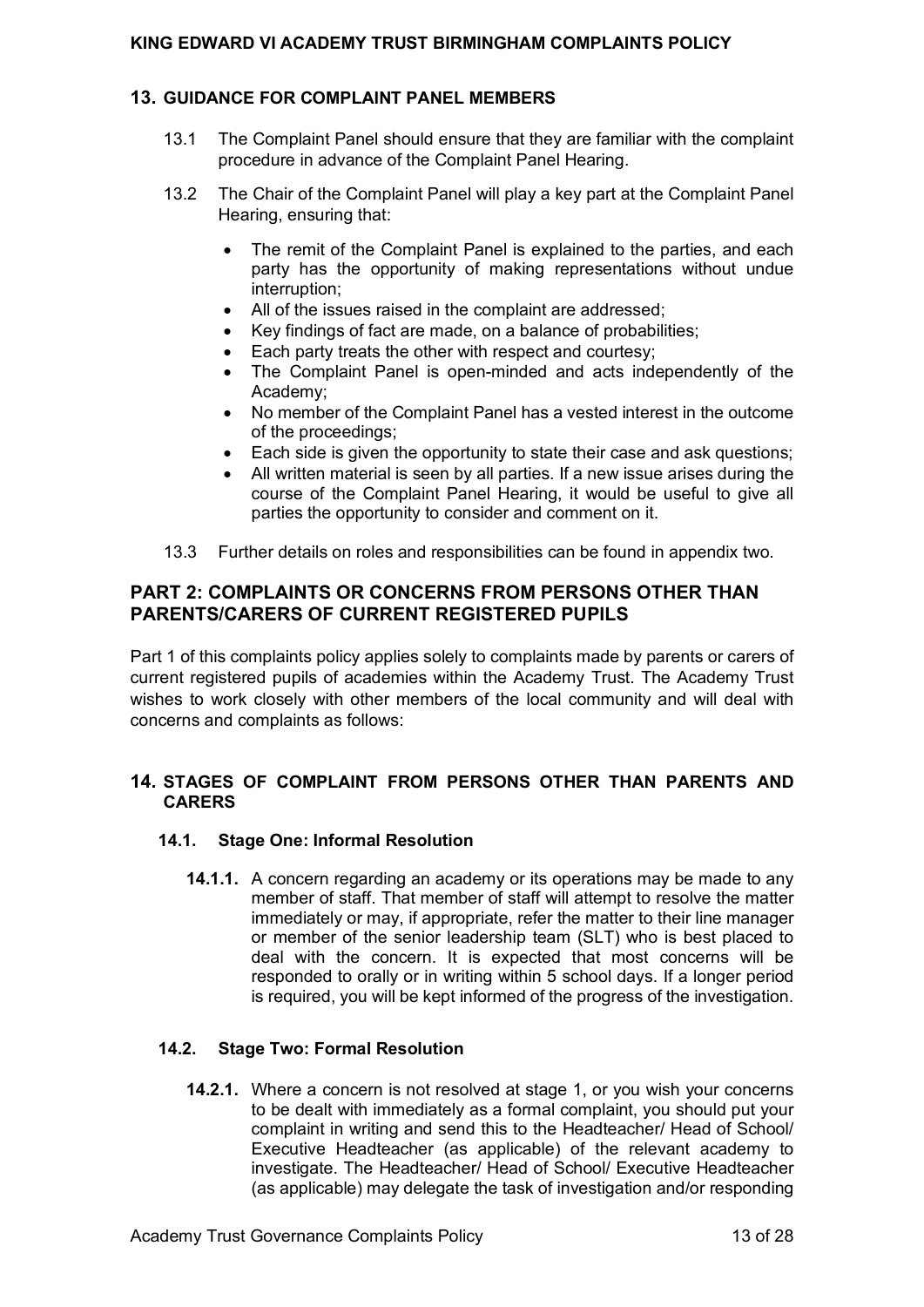to the complaint to a member of SLT or may escalate the complaint straight to stage 3. A formal response to the complaint will usually be provided within 10 school days of receipt of the letter of complaint although if a longer period is required to respond, you will be kept updated.

#### <span id="page-13-0"></span>**14.3. Stage Three: Governor Review/Panel Hearing**

- **14.3.1.** If you are not satisfied with the response at stage 2, you may request a review by writing to the Clerk of the Local Advisory Board of the academy at the academy's address. You should write to the Clerk within 10 school days of receipt of the letter at stage 2. Requests received outside of this time frame will only be considered if exceptional circumstances apply. The Clerk will arrange for a governor to consider the complaint alone or may convene a complaints committee on the same terms as set out in Part 1 of this complaints policy. The decision at this stage will usually be sent to you within 20 school days of receipt of the request for a review. The decision at stage 3 exhausts the academy's complaints procedure.
- 14.3.2. Concerns or complaints regarding the Head of the School, its Govering Body or the Academy Trust as a whole or one of its officers, Trustees or staff should be referred direct to the Company Secretary at Foundation Office, Edgbaston Park Road, Birmingham B15 2UD or cosec@ske.uk.net who will arrange for the stages above to be considered by an appropriate person.

## <span id="page-13-1"></span>**PART 3: UNREASONABLE COMPLAINTS AND OTHER INFORMATION**

## <span id="page-13-2"></span>**15. UNREASONABLE COMPLAINTS**

- 15.1 Where a Complainant raises an issue that has already been dealt with via the Academy Trust's complaints procedure, and that procedure has been exhausted; the Academy will not reinvestigate the complaint except in exceptional circumstances, for example where new evidence has come to light.
- 15.2 If a Complainant persists in raising the same issue, the Head will write to them explaining that the matter has been dealt with fully in line with the Academy Trust complaints procedure, and therefore the case is now closed. The Complainant will be provided with the contact details of the Department for Education (see paragraph 16) if they wish to take the matter further.
- 15.3 Unreasonable complaints include the following scenarios:
	- The Complainant refuses to co-operate with the Academy's relevant procedures.
	- The Complainant changes the basis of the complaint as the complaint progresses.
	- The complainant seeks an unrealistic outcome
	- Excessive demands are made on the time of staff and Academy governors, and it is clearly intended to aggravate.
	- The Complainant acts in a way that is abusive or offensive.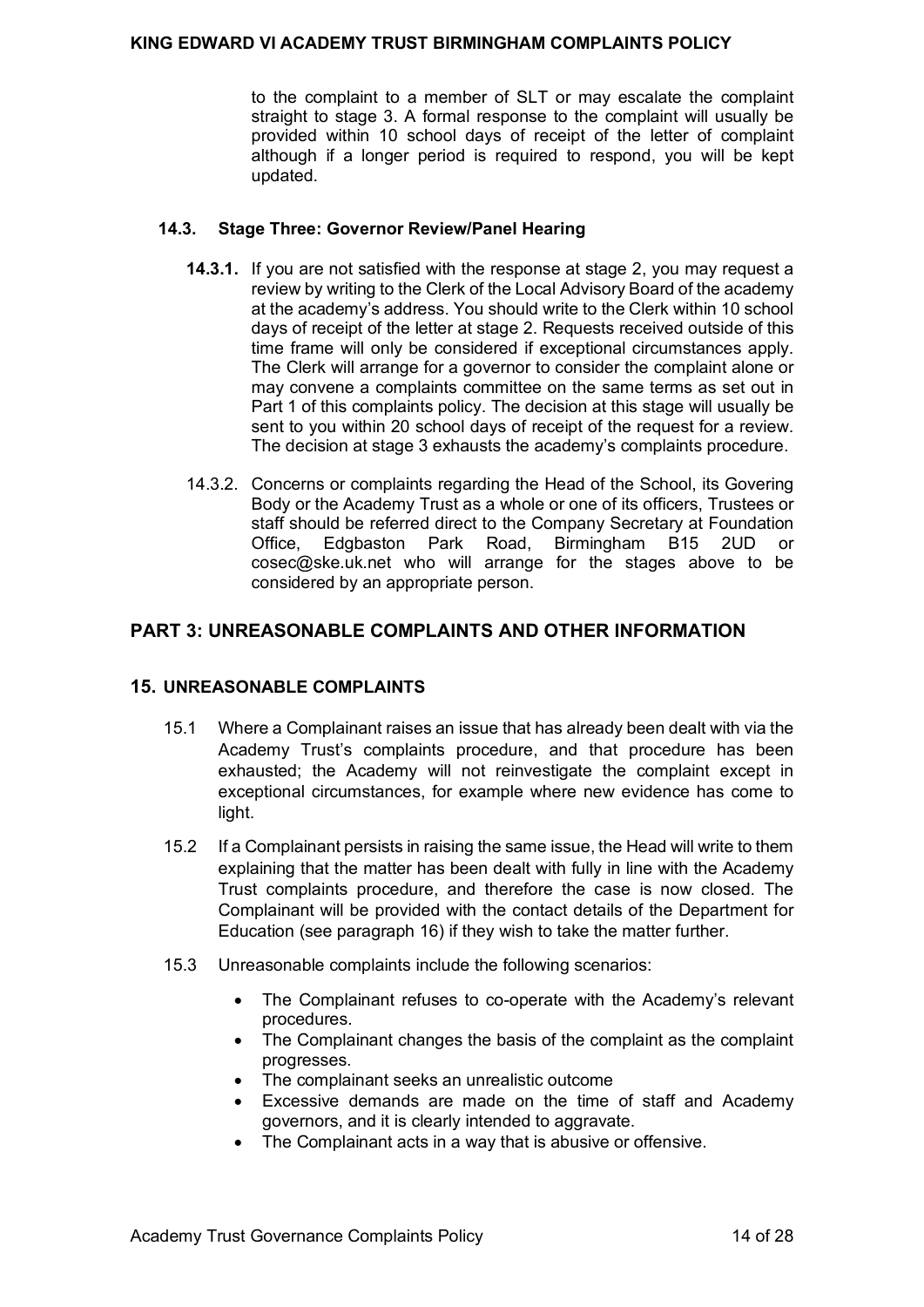- 15.4 The Head will use their discretion to choose not to investigate these complaints. Where they decide to take this course of action, they must inform the chair of governors that they have done so, explaining the nature of the complaint and why they have chosen not to investigate. If the Chair deems it appropriate to, they can redirect the Head to investigate the complaint. The full complaints procedure will commence from Stage one on this direction.
- 15.5 If the Chair upholds the Head's decision not to look into the complaint, and the complainant deems this decision to be so unreasonable that no other rational body in the same position would have made that decision, then the Complainant may write to the Company Secretary of the Academy Trust (see paragraph 16).

## <span id="page-14-0"></span>**16. ANONYMOUS COMPLAINTS**

16.1 The Academy will not investigate anonymous complaints under the procedure in this Complaints policy. Anonymous complaints will be referred to the Head who will decide what, if any, action should be taken.

## <span id="page-14-1"></span>**17. FURTHER DETAILS**

- 17.1 If you wish to write to a Clerk of an Academy of the Academy Trust, please write to the Clerk of [**Name of Academy**], c/o Company Secretary, Foundation Office, Edgbaston Park Road, Birmingham B15 2UD or cosec@ske.uk.net
- 17.2 If you have any queries regarding any aspect of the complaints procedure, please direct these to the Company Secretary of the Academy Trust, Foundation Office, Edgbaston Park Road, Birmingham B15 2UD or cosec@ske.uk.net
- 17.3 If the complainant remains dissatisfied with the outcome of the complaints procedure they may write to the Company Secretary of the Academy Trust, Foundation Office, Edgbaston Park Road, Birmingham B15 2UD cosec@ske.uk.net
- 17.4 If the complainant feels that the Academy Trust acted 'unreasonably' in the handling of the complaint, they can complain to the ESFA (Education & Skills Funding Agency) (via the [schools complaints form\)](https://form.education.gov.uk/fillform.php?self=1&form_id=cCCNJ1xSfBE&type=form&ShowMsg=1&form_name=Contact+the+Department+for+Education&noRegister=false&ret=%2Fmodule%2Fservices&noLoginPrompt=1) after the complaints procedure has been exhausted. Please note that unreasonable is used in a legal sense and means acting in a way that no reasonable school or authority would act in the same circumstances.
- 17.6 Ofsted will also consider complaints about schools.

## <span id="page-14-2"></span>**18. RECORD OF COMPLAINTS**

- 18.1 A written record will be kept of all formal complaints, and of whether they were resolved at Stage 2 or proceeded to a Complaints Panel Hearing, including the action taken by the Academy Trust as a result of the complaints (regardless of whether they are upheld).
- 18.2 Records of complaints will be kept for one year after the student has left the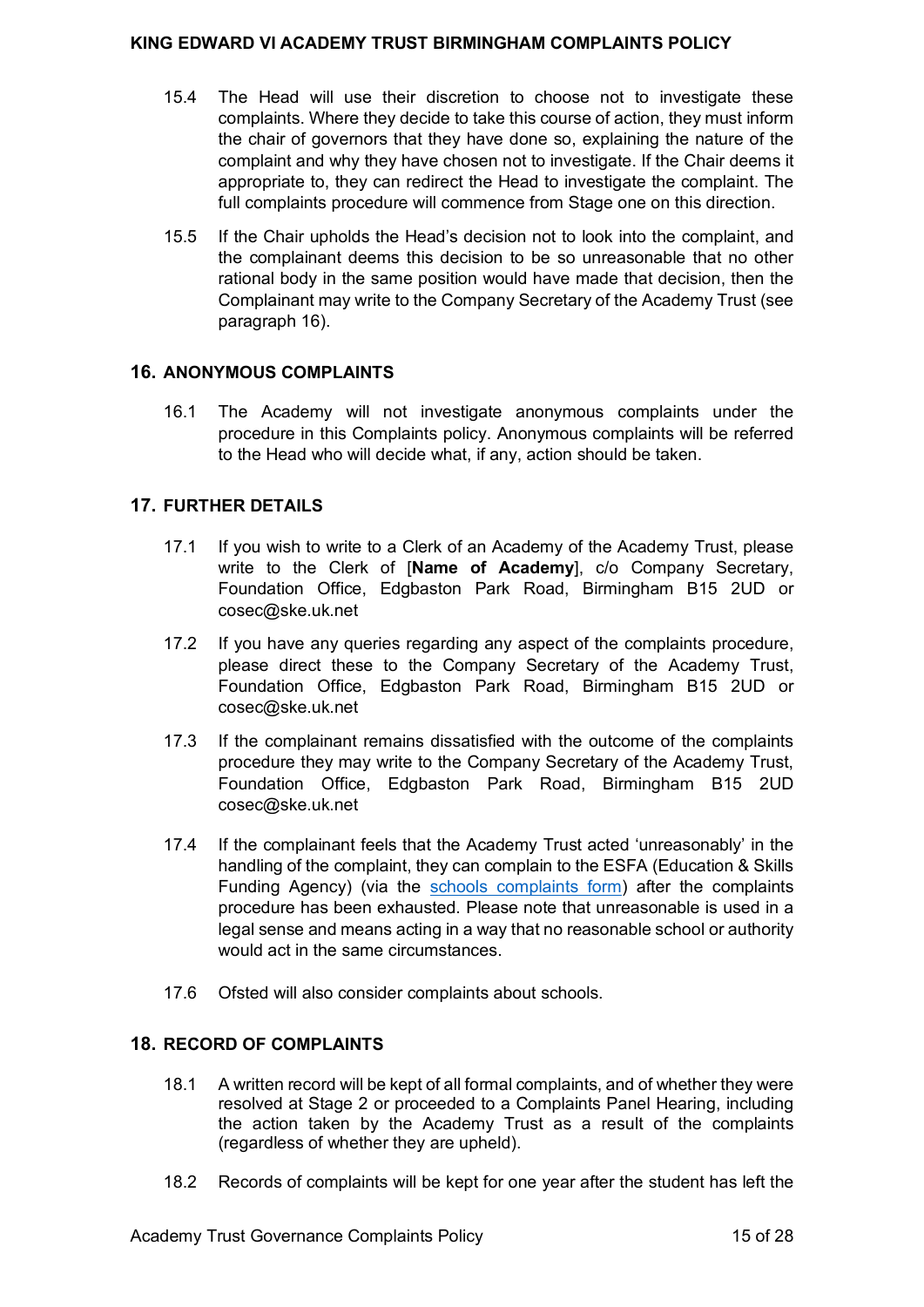Academy. (where a complaint relates to a particular student)

18.3 Correspondence, statements and records relating to individual complaints are to be kept confidential except where the Secretary of State or a body conducting an inspection under section 109 of the 2008 Act requests access to them or in other circumstances where the Academy Trust is required by law to disclose such information.

#### <span id="page-15-0"></span>**19. MONITORING ARRANGEMENTS**

19.1 The Academy Trust will monitor the effectiveness of the complaints procedure in ensuring that the complaints are handled properly.

## <span id="page-15-1"></span>**20. BARRING FROM ACADEMY TRUST PREMISES**

- 20.1 Although fulfilling a public function, the Academies are private places. The public has no automatic right of entry. The Academy Trust will, therefore, act to ensure they remain a safe place for students, staff and other members of their community.
- 20.2 If the behaviour of a parent, guardian or carer is a cause for concern, the Academy staff will ask them to leave the premises. In serious cases, the Head can notify them in writing that any implied license to be on the Academy premises has been temporarily revoked subject to any representations that the parent, guardian or carer may wish to make.
- 20.3 The Academy will always allow the parent, guardian or carer to formally express their views on the decision to bar in writing. The decision to bar should then be reviewed, taking into account any representations made by the parent and either confirmed or lifted. If the decision is confirmed the parent, guardian or carer should be notified in writing, explaining how long the bar will be in place.
- 20.4 Anyone wishing to complain about being barred can do so, by letter or email, to the Chair of the Governing Body.
- 20.5 Complaints about barring cannot be escalated to the Department for Education.
- 20.6 Once the Academy's own complaints procedure has been completed the parent may write to the Company Secretary of the Academy Trust, and then the remaining avenue of appeal is through the courts; independent legal advice must, therefore, be sought.

## <span id="page-15-2"></span>**21. COMPLAINTS FROM MPs**

- 21.1 Written complaints from MPs will be addressed by the Head of the relevant Academy.
- 21.2 The Head will acknowledge receipt of the complaint within 3 school days.
- 21.3 Following investigation the Head will respond in writing within 10 school days.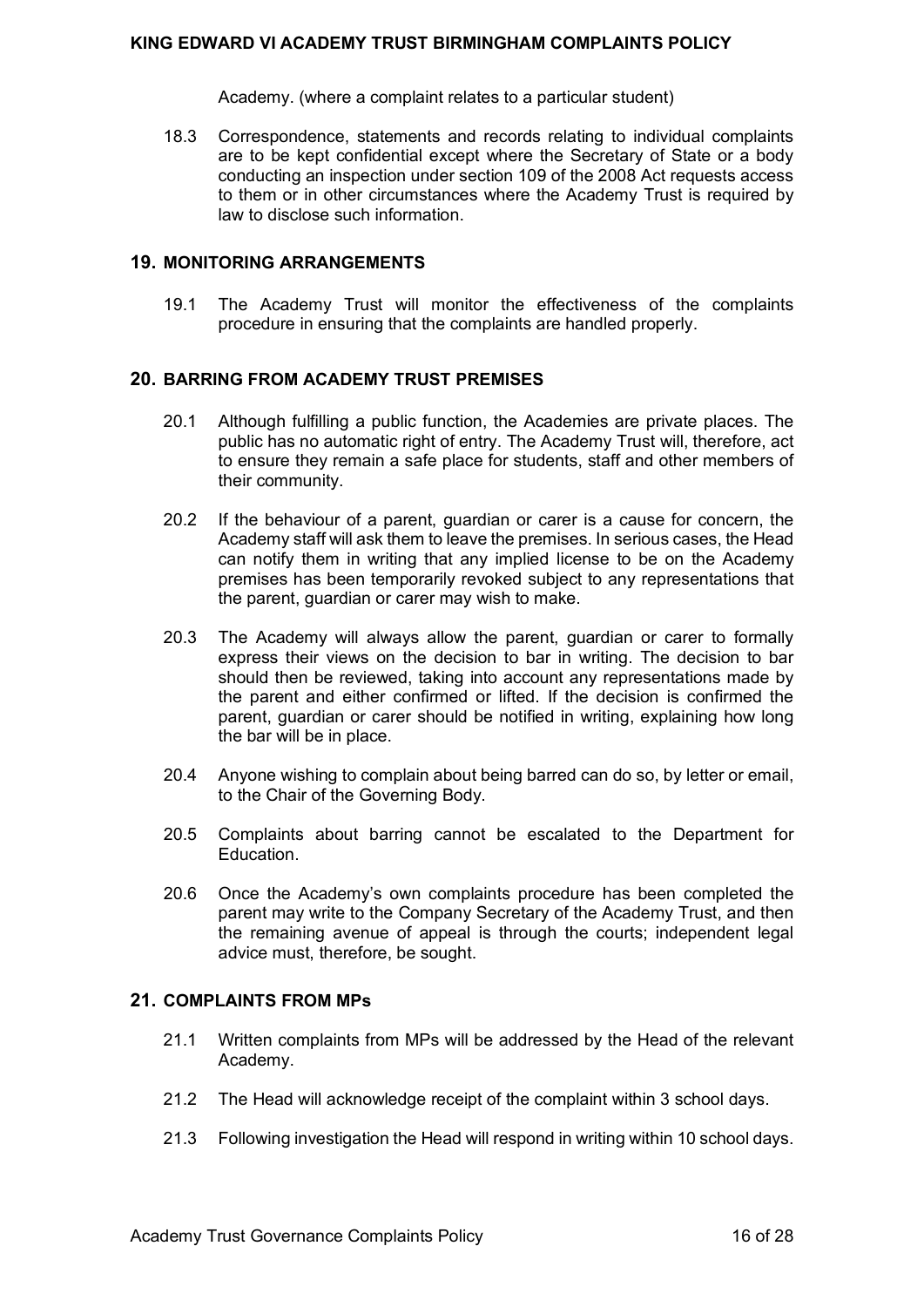## <span id="page-16-0"></span>**PART 4: COMPLAINT CAMPAIGNS**

For the purposes of this policy, a complaint campaign is defined as a complaint from three or more separate individuals (whether or not connected with an academy or the trust) which are all based on the same subject.

Depending on the subject in question, we may deviate from the procedure set out in this policy and instead:

- send a template response to all complainants and/or
- publish a single response on the Academy or Academy Trust's website (as applicable)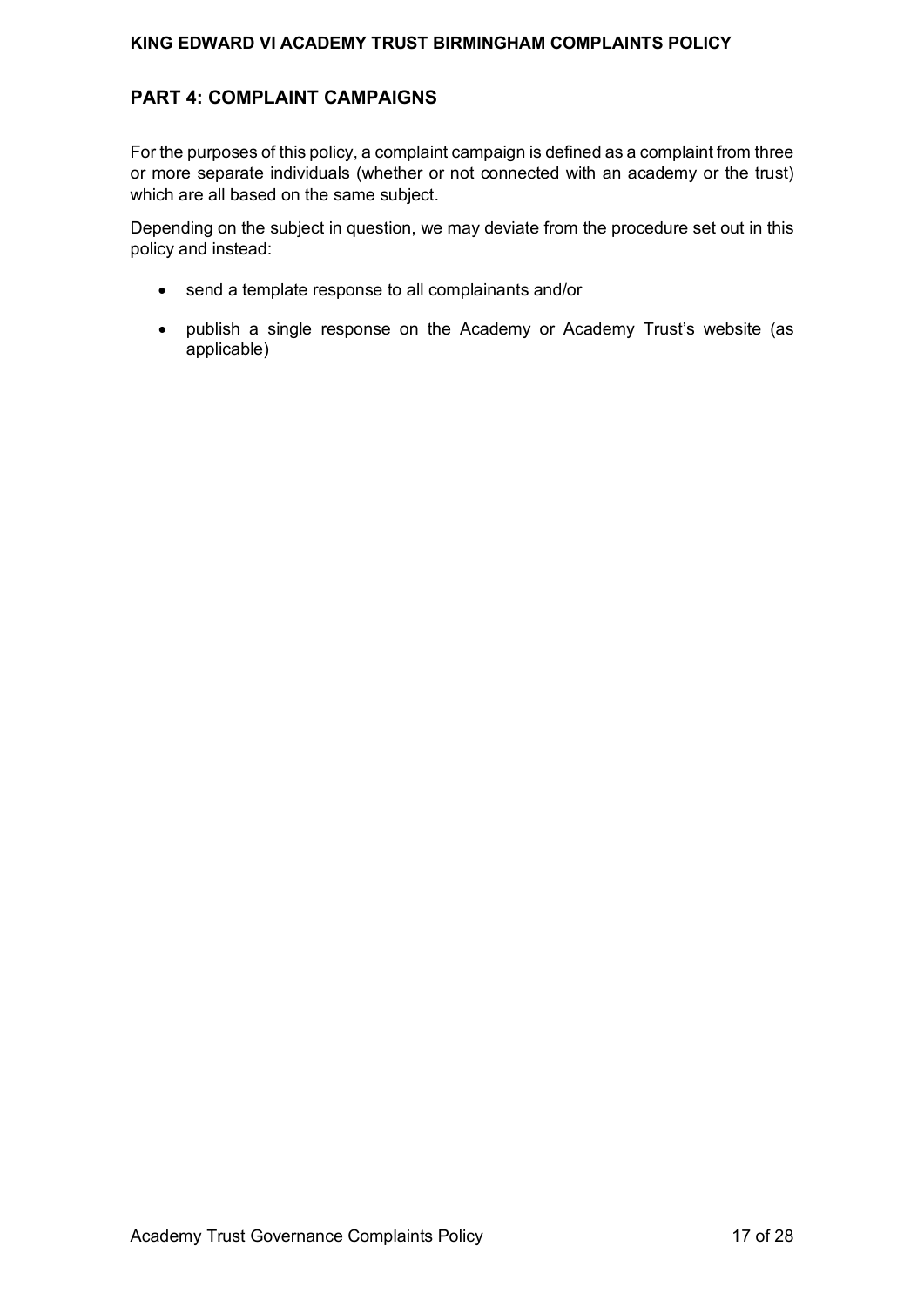# <span id="page-17-0"></span>**COVID-19 ADDENDUM**

## <span id="page-17-1"></span>**22. CENTRE ASSESSED GRADING PROCESS**

- 22.1. The normal arrangements for reviews of marking and appeals will not apply for 2020.
- 22.2. This addendum sets out the process for complaints from students that have evidence of bias, discrimination or any other factor that suggests that a centre did not behave with care or integrity when determining the centre assessment grade and/or rank order information.
- 22.3. Where there is evidence of serious malpractice on the part of the school it may be appropriate for the student to raise such concerns directly to the exam board in the first instance.
- 22.4. The Academy Trust reserves the right not to investigate complaints that have been made three months after the exam results have been released, except in exceptional circumstances. What is meant by exceptional circumstances is where new evidence has come to light, where the complaint is of an especially serious matter or where there is a reasonable justification for why the complainant has been unable to raise the complaint before this time. The Head will review the situation and decide whether or not to enact the complaints procedure, informing the chair of governors and the Academy Trust Company Secretary of the decision.

## <span id="page-17-2"></span>**23. FORMAL COMPLAINTS**

- 23.1. Complaints from students that have evidence of bias or discrimination will start at Stage 2 (s8.2) of the complaints process and should immediately be passed to the Head.
- 23.2. The Head will respond in writing within 5 school days of the date of receipt of the complaint to acknowledge receipt of the complaint and explain what action will be taken, giving clear timeframes.
- 23.3. The Head will gather information from everyone concerned to confirm the substance of the complaint. The Head will consider all relevant evidence.
- 23.4. It may be necessary for the Head to carry out further investigations and this responsibility is likely to be shared with members of the Senior Leadership Team, the Chair of the Academy and the Academy Trust.
- 23.5. The Head will keep written records of all meetings and interviews held in relation to the complaint and details of complaints made in this way are kept on pupils' confidential files. These details will be provided to the Panel in the event of a Stage 3 Panel hearing.
- 23.6. After considering the available evidence, the options available to the Head are:
	- Uphold the complaint and direct that certain action be taken to resolve it.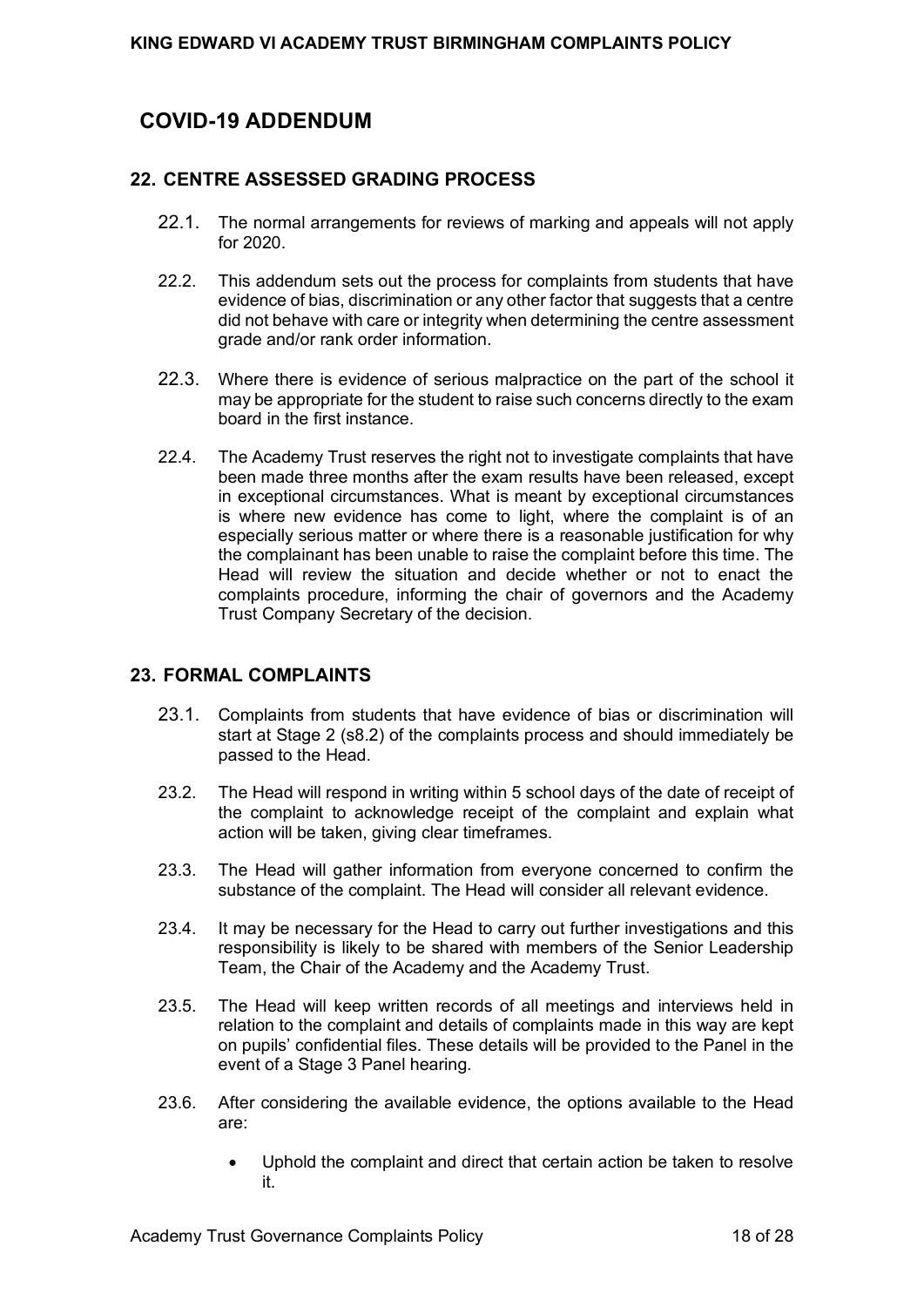- Reject the complaint and provide the complainant with details of the stage three appeals process.
- Uphold the complaint in part.
- Advise the complainant that the matter will be dealt with via an alternative statutory process.
- 23.7. The Head must, where reasonably practical, inform the complainant of their decision in writing within 15 school days of having issued written acknowledgement of the receipt of the complaint. They must explain clearly why they have come to the decision that they made. They must detail any agreed actions as a result of the complaint. Finally, they must provide the complainant with details of how to progress the complaint to Stage 3 if they are not satisfied, providing them with the contact details of the clerk to the governors.
- 23.8. If complainant is still not satisfied with the decision at this stage, they should proceed to Stage 3 of this Procedure.

## <span id="page-18-0"></span>**24. PANEL HEARING**

- 24.1. If the complainant wishes to appeal a decision by the Head at stage 2 of the procedure, or they are not satisfied with the action that the Head took in relation to the complaint, the complainant can appeal this decision.
- 24.2. Where there is evidence of serious malpractice on the part of the school the student may approach the exam board rather than requesting a panel hearing.
- 24.3. They must write to the clerk (see the Further Information at the end of the procedure) briefly outlining the content of the complaint and requesting that a complaints appeal panel is convened.
- 24.4. It is not possible to move to this stage without following through the Stage 2 procedure.
- 24.5. The clerk will fulfil the role of organising the time and date of the appeal hearing, inviting all the attendees, collating all the relevant documentation and distributing 5 days in advance of the meeting, recording the proceedings in the form of minutes, and circulating these and the outcome of the meeting.
- 24.6. The complainant must request an appeal panel within 4 weeks of receiving the Head's decision, or it will not be considered, except for in exceptional circumstances. On receipt of this written notification, the following steps will be followed.
- 24.7. The clerk will write to the complainant within 5 school working days to confirm receipt of the appeal request and detail further action to be taken.
- 24.8. The clerk will convene a panel of two Academy local governors and one independent member that is independent of the management and running of the Academy. All three-panel members will have no prior knowledge of the content of the complaint.
- 24.9. Complainants also have the right to request an independent panel if they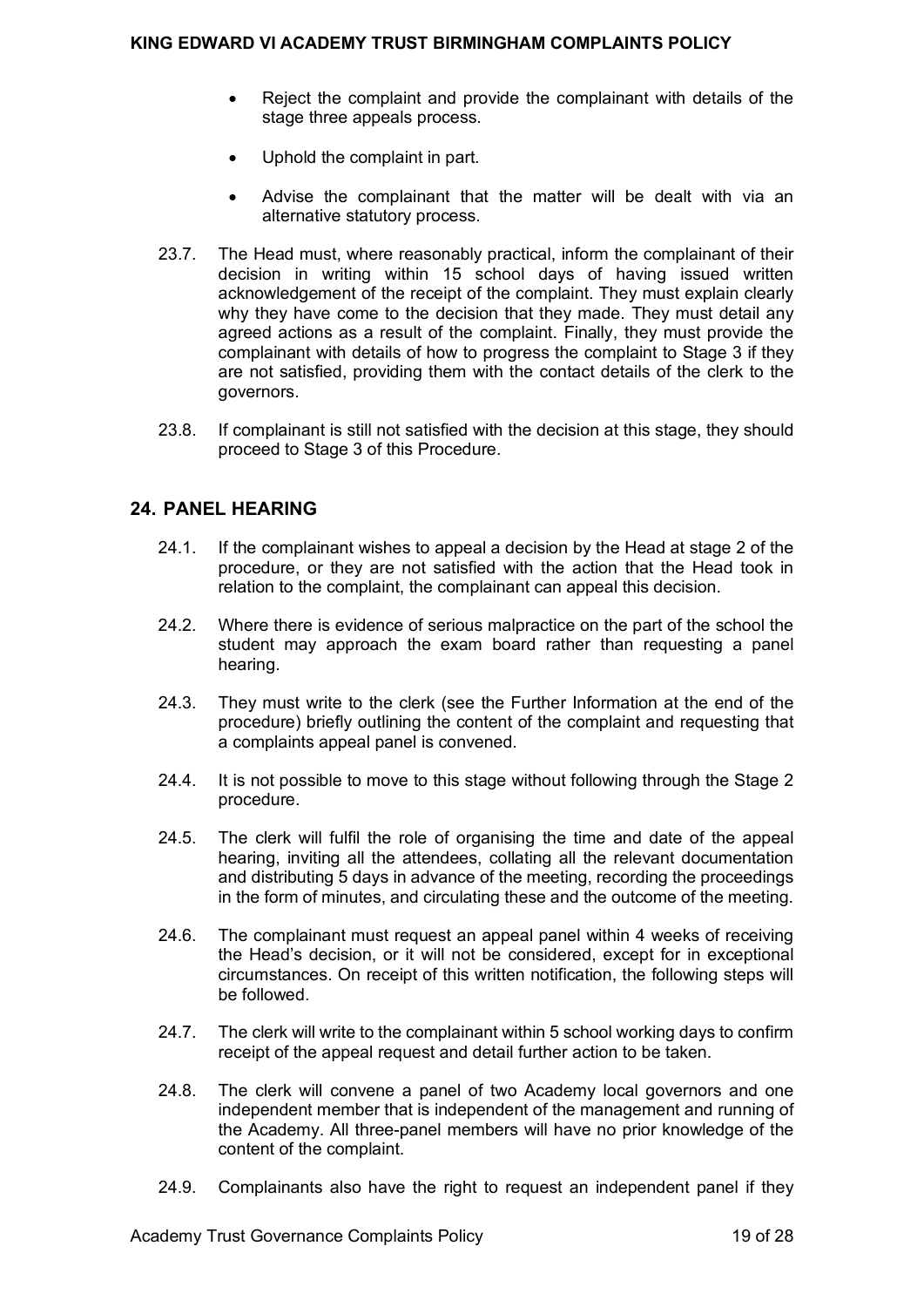believe there is likely to be biased in the proceedings. The decision to approve this request is made by the Company Secretary, who will not unreasonably withhold consent. Where an entirely independent panel is required, timescales may be affected while the Academy Trust source appropriate individuals for the review.

- 24.10. The appeal hearing will take place within 20 school days receipt of the date of the confirmation letter from the clerk to the complainant, confirming the appeal.
- 24.11. In addition to the panel, the following parties will be invited, where applicable:
	- the complainant
	- the Head who dealt with the complaint at Stage 2
	- where the complaint regards a member of staff, the staff member who is the subject of the complaint.
- 24.12. The complainant is also able to bring a companion with them to the hearing if they wish. Where the subject of the complaint is a member of staff, that staff member is also able to bring a companion with them. The companion will be a friend or a colleague. Neither party is permitted to bring legal representation with them. If after the hearing any party feels that legal action is necessary, please see the contact details at the end of the procedure.
- 24.13. If the attendance of any pupils is required at the hearing, parental permission will be sought if they are under the age of 18. Extra care will be taken to consider the vulnerability of children where they are present at a complaints hearing.
- 24.14. Notification of the date, time and place of the hearing and details of the panel members and attendees will be sent at least 5 school days before the hearing.
- 24.15. The Academy representative and the parents are to submit any evidence in support of their case to the clerk at least 3 school days before the hearing to be circulated to all parties.
- 24.16. The panel can make the following decisions:
	- Dismiss the complaint in whole or in part
	- Uphold the complaint in whole or in part
	- Decide on the appropriate action to be taken to resolve the complaint
	- Recommend changes to the Academy's systems or procedures to ensure that problems of a similar nature do not recur.
- 24.17. This is the final stage at which the Academy will consider the complaint. If the complainant remains dissatisfied and wishes to take the complaint further, please see the Further Details below.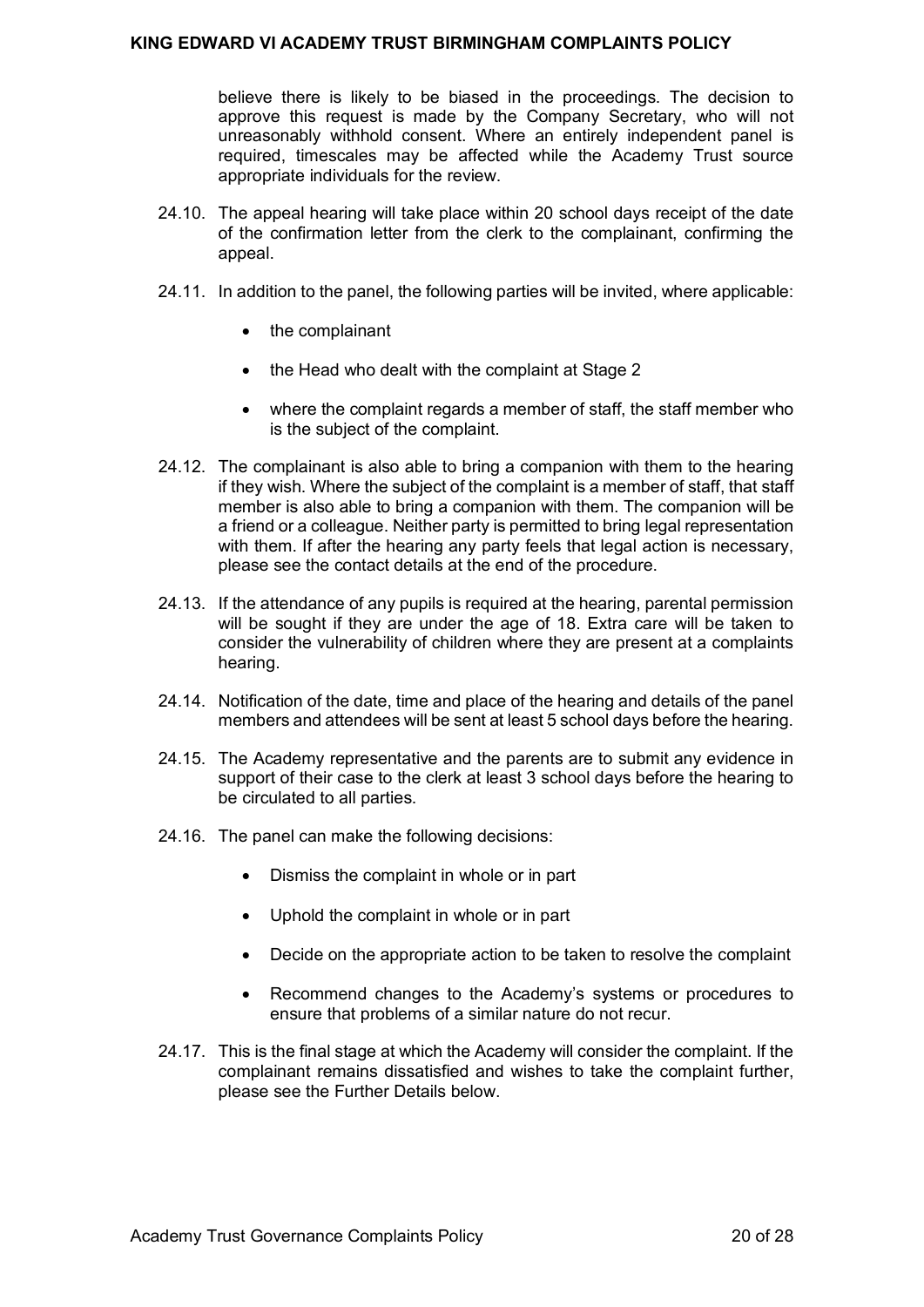## <span id="page-20-0"></span>**25. REVIEW OF SCHOOLS DECISION NOT TO APPEAL TO AN EXAM BOARD**

- 25.1. A student can ask their school to check whether they made an error when submitting a centre assessment grade and including them in the centre's rank order. Such an error would likely be of an administrative nature, it is not permitted for schools to attempt to amend centre assessment grades or rank order information by revisiting or revising the professional judgments which underpin them. There would need to be clear evidence that an error has been made with the wrong data used and/or where there is an administrative error in the issuing of results by an exam board.
- 25.2. Schools can appeal to an exam board on the grounds that the exam board used the wrong data when calculating the grades, and/or where there is an administrative error in the issuing of results by an exam board.
- 25.3. If you wish to request that a school reviews its decision not to appeal to an exam board in relation to the data used when calculating grades and/or communicating the grades calculated, please write to the Academy Clerk.
- 25.4. The Chair of Governors will review the school's decision not to appeal to an exam board within 10 days of receiving the review request

## <span id="page-20-1"></span>**26. FURTHER INFORMATION**

- 26.1. If you wish to write to a Clerk of an Academy of the Academy Trust, please write to the Clerk of [Name of Academy], c/o Company Secretary, Foundation Office, Edgbaston Park Road, Birmingham B15 2UD or cosec@ske.uk.net
- 26.2. If you have any queries regarding any aspect of the complaints procedure, please direct these to the Company Secretary of the Academy Trust, Foundation Office, Edgbaston Park Road, Birmingham B15 2UD or cosec@ske.uk.net
- 26.3. If the complainant remains dissatisfied with the outcome of the complaints procedure they may write to the Company Secretary of the Academy Trust, Foundation Office, Edgbaston Park Road, Birmingham B15 2UD cosec@ske.uk.net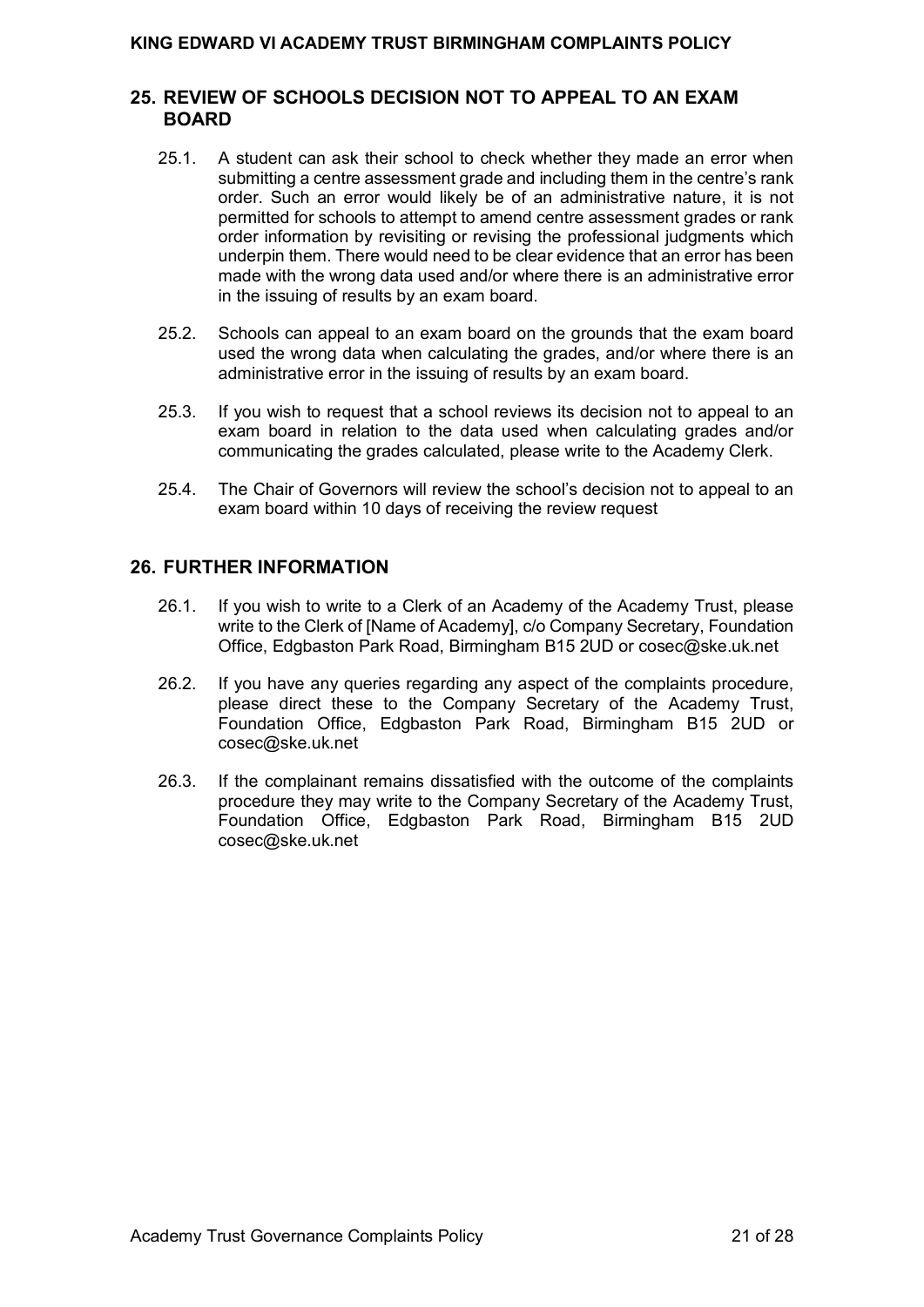## <span id="page-21-0"></span>**APPENDIX ONE**

# <span id="page-21-1"></span>**Complaint Form**

Please complete and return to the Head who will acknowledge receipt and explain what action will be taken.

| <b>Your Name</b>                           |                                                                                        |
|--------------------------------------------|----------------------------------------------------------------------------------------|
| Name of Student                            |                                                                                        |
| <b>Academy Name</b>                        |                                                                                        |
| Your Relationship to the<br><b>Student</b> |                                                                                        |
| <b>Contact Address</b>                     |                                                                                        |
| <b>Contact Postcode</b>                    |                                                                                        |
| Contact Telephone - Day                    |                                                                                        |
| Contact Telephone - Evening                |                                                                                        |
| <b>Contact Email</b>                       |                                                                                        |
| Details of the complaint                   |                                                                                        |
|                                            |                                                                                        |
|                                            |                                                                                        |
|                                            |                                                                                        |
|                                            |                                                                                        |
|                                            |                                                                                        |
|                                            |                                                                                        |
|                                            |                                                                                        |
|                                            |                                                                                        |
|                                            |                                                                                        |
| you speak to and what was the response)?   | What action, if any, have you already taken to try and resolve your complaint (who did |
|                                            |                                                                                        |
|                                            |                                                                                        |
|                                            |                                                                                        |
|                                            |                                                                                        |
|                                            |                                                                                        |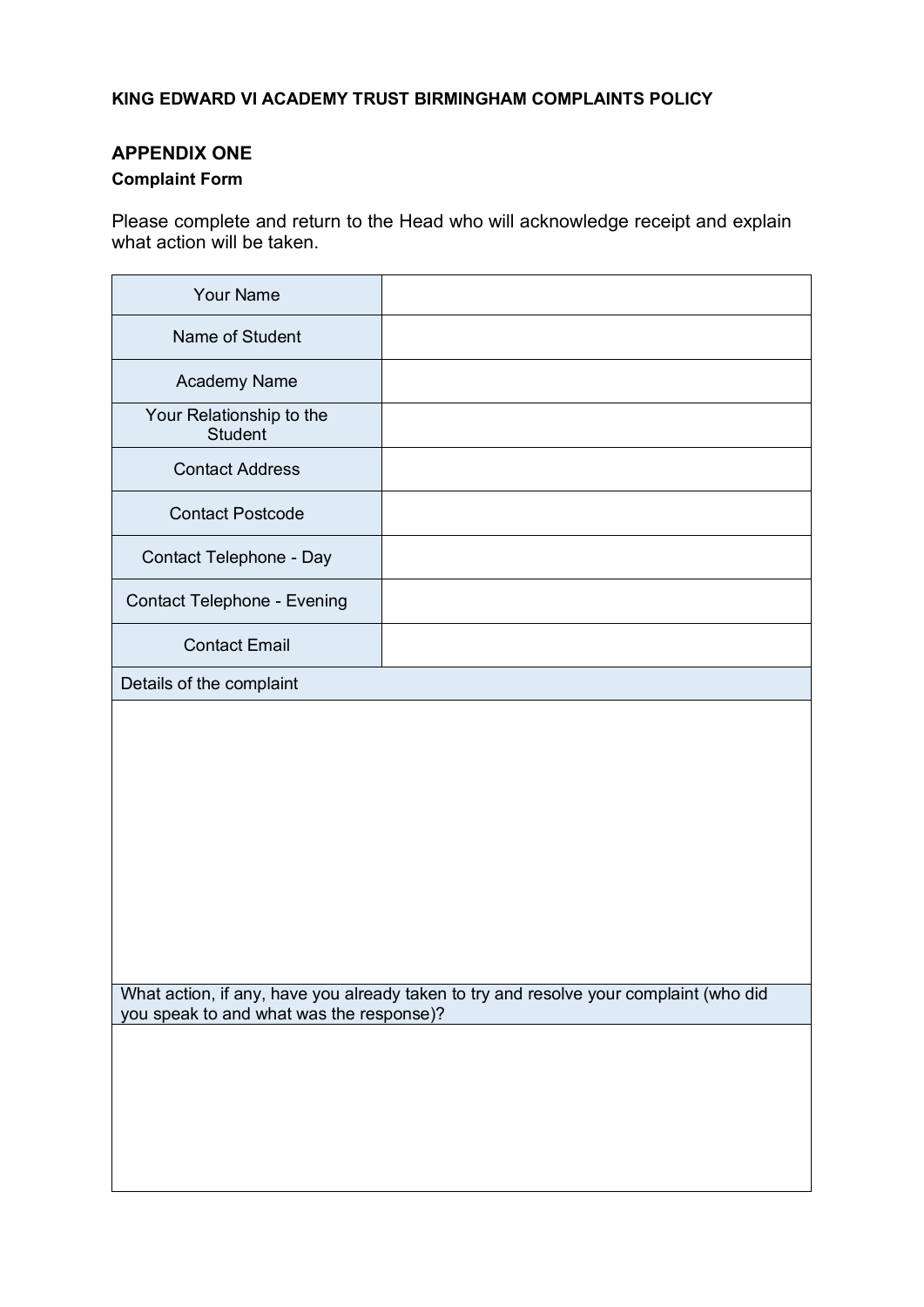What is the reason you remain dissatisfied with the outcome?

What actions do you feel might resolve the problem at this stage?

Are you attaching any paperwork? If so, please give details.

| Signature |  |
|-----------|--|
| Date      |  |

| <b>OFFICIAL USE</b>                       |  |
|-------------------------------------------|--|
| Date received                             |  |
| Complaint reference No.                   |  |
| Date acknowledgement sent                 |  |
| By whom                                   |  |
| Complaint referred to                     |  |
| Date                                      |  |
| Date reported to the Company<br>Secretary |  |
| By whom                                   |  |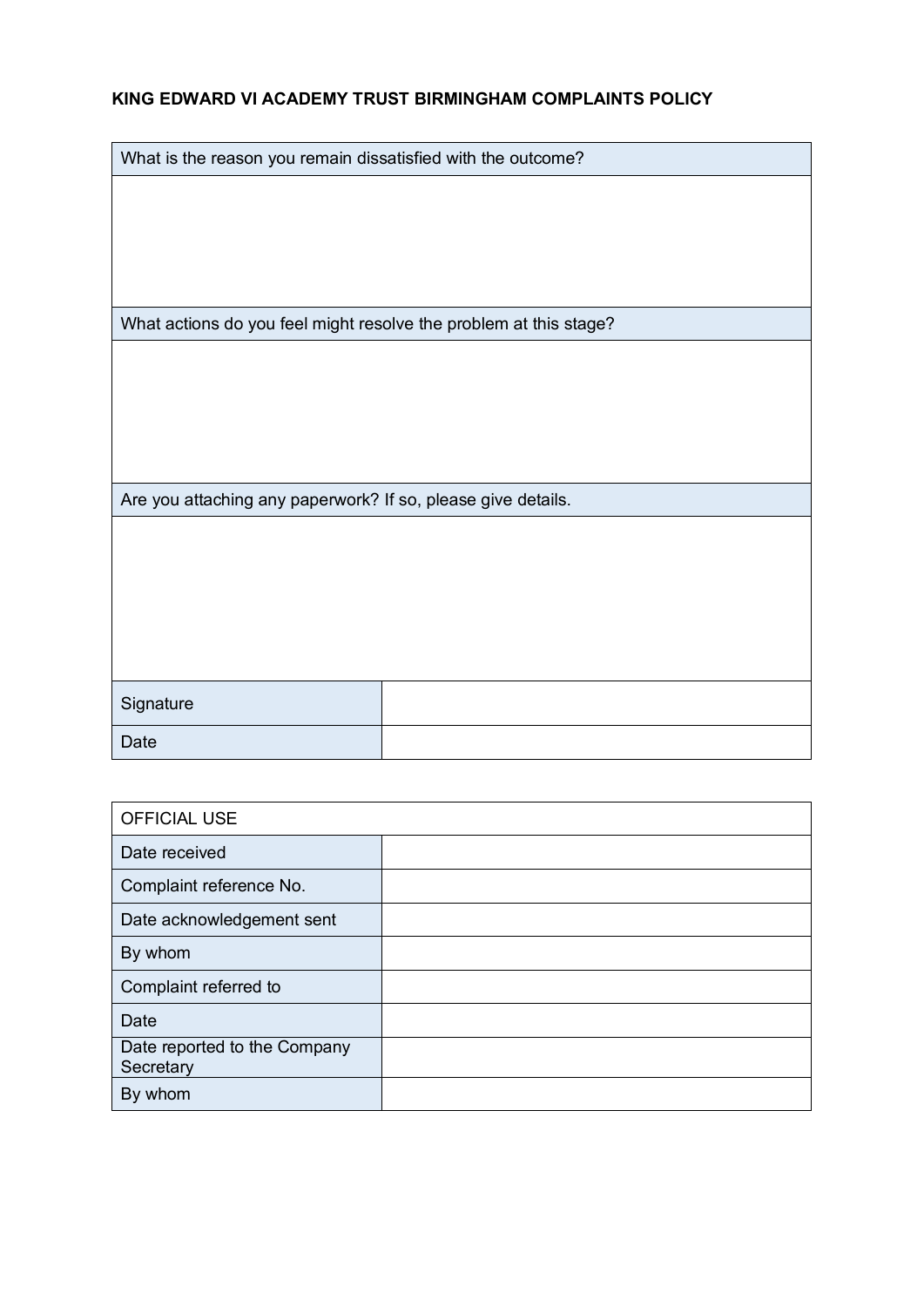## <span id="page-23-0"></span>**APPENDIX TWO**

## <span id="page-23-1"></span>**Roles and Responsibilities**

#### **The Complainant**

The complainant will receive a more effective response to the complaint if he/she:

- co-operates with the Academy in seeking a solution to the complaint;
- expresses the complaint in full as early as possible;
- responds promptly to requests for information or meetings or in agreeing on the details of the complaint;
- asks for assistance as needed:
- treats all those involved in the complaint with respect.

## **The Complaints Co-ordinator (or Head)**

The complaints coordinator will:

- ensure that the complainant is fully updated at each stage of the procedure;
- ensure that all people involved in the complaint procedure will be aware of the legislation around complaints including the Equality Act 2010, Data Protection Act 1998 and Freedom of Information Act 2000;
- liaise with staff members, Head, Chair of Governors, Clerk and Company Secretary to ensure the smooth running of the complaint procedure;
- keep records;
- be aware of issues regarding:
	- $\circ$  sharing third party information:
	- $\circ$  additional support this may be needed by complainants when making a complaint including interpretation support.

## **The Investigator**

The Investigator is the person involved in Stages 1 and 2 of the procedure. The Investigator's role can include:

- providing a comprehensive, open, transparent and fair consideration of the complaint through:
	- $\circ$  sensitive and thorough interviewing of the complainant to establish what has happened and who has been involved;
	- $\circ$  consideration of records and other relevant information;
	- o interviewing staff and children/young people and other people relevant to the complaint;
	- o analysing information;
- effectively liaising with the complainant and the complaints coordinator as appropriate to clarify what the complainant feels would put things right;
- identifying solutions and recommending courses of action to resolve problems;
- being mindful of the timescales to respond; and
- responding to the complainant in plain and clear language.

The person investigating the complaint should make sure that they:

- conduct interviews with an open mind and be prepared to persist in the questioning;
- keep notes of interviews or arrange for an independent note-taker to record minutes of the meeting.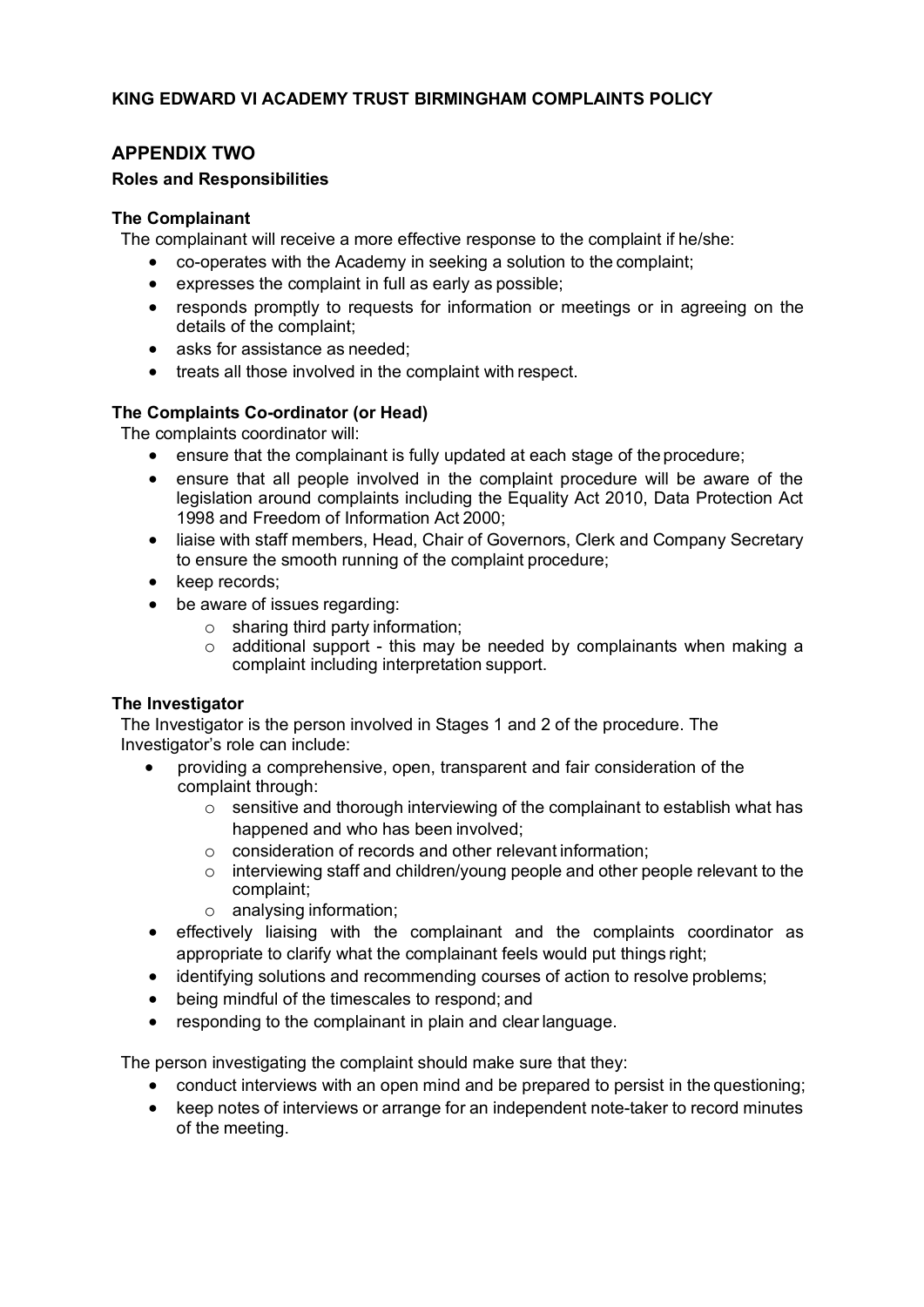## **The Panel Clerk (this could be Clerk to the Governors)**

The Clerk is the contact point for the complainant for the panel meeting and is expected to:

- set the date, time and venue of the hearing, ensuring that the dates are convenient to all parties and that the venue and proceedings are accessible;
- collate any written material and send it to the parties in advance of the hearing;
- meet and welcome the parties as they arrive at the hearing:
- record the proceedings;
- circulate the minutes of the panel hearing;
- notify all parties of the panel's decision;
- liaise with the complaints coordinator.

## **The Panel Chair**

The Panel Chair has a key role in ensuring that:

- the meeting is minuted;
- the remit of the panel is explained to the complainant and both they and the school have the opportunity of putting their case without undue interruption;
- the issues are addressed:
- key findings of fact are made;
- parents/carers and others who may not be used to speaking at such a hearing are put at ease – this is particularly important if the complainant is a child/young person;
- the hearing is conducted in an informal manner with everyone treated with respect and courtesy;
- the layout of the room will set the tone care is needed to ensure the setting is informal and not adversarial;
- the panel is open-minded and acts independently:
- no member of the panel has an external interest in the outcome of the proceedings or any involvement in an earlier stage of the procedure;
- both the complainant and the school are given the opportunity to state their case and seek clarity;
- written material is seen by everyone in attendance  $-$  if a new issue arises it would be useful to give everyone the opportunity to consider and comment upon it; this may require a short adjournment of the hearing;
- liaise with the Clerk and complaints coordinator.

## **Panel Member**

Panelists will need to be aware that:

- It is important that the review panel hearing is independent and impartial, and that it is seen to be so; no governor may sit on the panel if they have had a prior involvement in the complaint or in the circumstances surrounding it.
- The aim of the hearing, which will be held in private, will always be to resolve the complaint and achieve reconciliation between the school and the complainant; however, it must be recognised that the complainant might not be satisfied with the outcome if the hearing does not find in their favour. It may only be possible to establish the facts and make recommendations which will satisfy the complainant that his or her complaint has been taken seriously.
- Many complainants will feel nervous and inhibited in a formal setting; parents/carers often feel emotional when discussing an issue that affects their child. The panel chair will ensure that the proceedings are as welcoming as possible.
- Extra care needs to be taken when the complainant is a child/young person and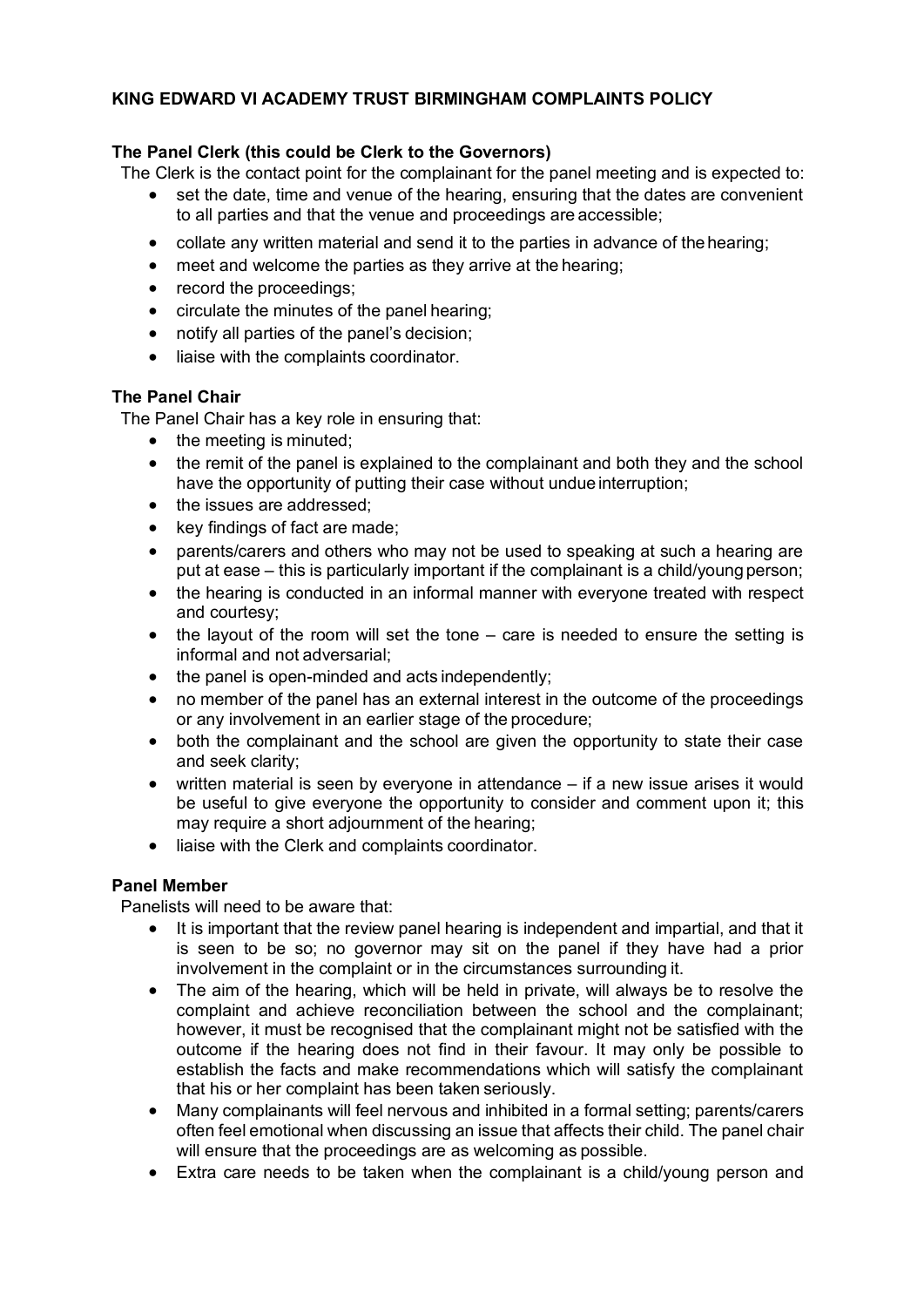present during all or part of the hearing. Careful consideration of the atmosphere and proceedings will ensure that the child/young person does not feel intimidated. The panel should respect the views of the child/young person and give them equal consideration to those of adults. If the child/young person is the complainant, the panel should ask in advance if any support is needed to help them present their complaint. Where the child/young person's parent is the complainant, the panel should give the parent the opportunity to say which parts of the hearing, if any, the child/young person needs to attend. The parent should be advised however that agreement might not always be possible if the parent wishes the child/young person to attend a part of the meeting which the panel considers not to be in the child/young person's best interests.

• The welfare of the child/young person is paramount.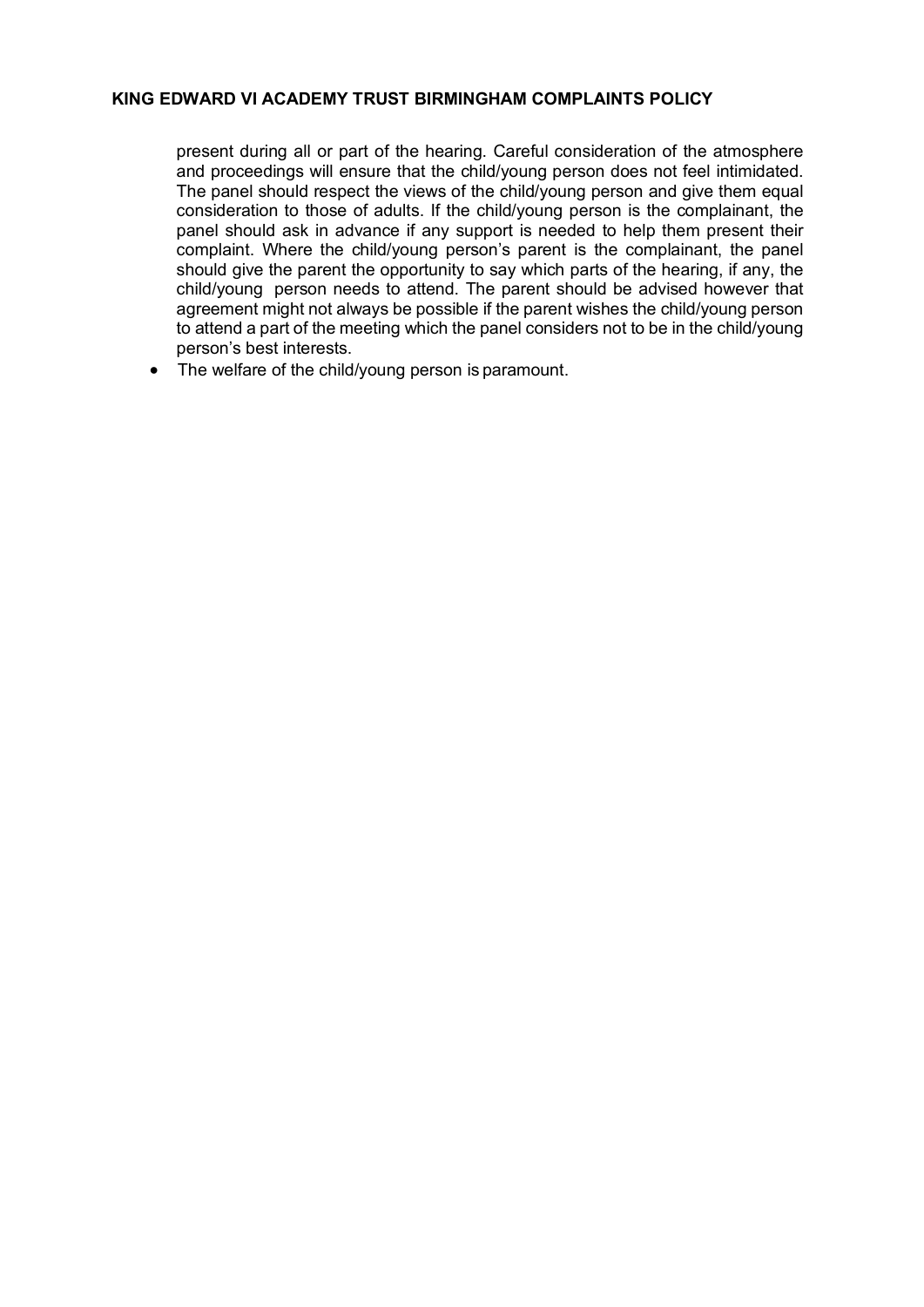# <span id="page-26-0"></span>**APPENDIX THREE**

# <span id="page-26-1"></span>**Summary of Complaints Procedure (Part 1)**

|                               | Parent brings concern to the attention of a staff member.                                                                                     |
|-------------------------------|-----------------------------------------------------------------------------------------------------------------------------------------------|
| <b>Concern raised outside</b> | Issue is resolved outside of this procedure                                                                                                   |
| of this proceedure            | Where there is no satisfactory solution or there is a complaint of                                                                            |
|                               | greater seriousness the parent may wish to make a formal complaint.                                                                           |
|                               |                                                                                                                                               |
|                               | Parent brings complaint to the attention of a member of staff (ideally                                                                        |
|                               | the child's form tutor in the first instance)                                                                                                 |
|                               | The complainant must explain in writing:                                                                                                      |
|                               | an overview of the complaint so far;                                                                                                          |
|                               | who has been involved;                                                                                                                        |
| <b>Stage One: Informal</b>    | why the complaint remains unresolved; and                                                                                                     |
| <b>Concerns</b>               | action they would like to be taken to put things right.                                                                                       |
|                               | Acknowledgement of complaint issued in 5 school days explaining                                                                               |
|                               | what action will be taken, giving clear timeframes.                                                                                           |
|                               | Issue to be resolved within 15 school days - where practical.                                                                                 |
|                               | If the complaint cannot be resolved on an informal basis, then the                                                                            |
|                               | complaint should be put in writing to the Head without delay and at                                                                           |
|                               | most within 15 school days of the conclusion of Stage 1.                                                                                      |
|                               |                                                                                                                                               |
|                               | The parents should state in their letter that they want the matter to be                                                                      |
|                               | dealt with under the Stage 2 procedure. The letter should be                                                                                  |
|                               | accompanied by a completed copy of the Complaints Form (see                                                                                   |
|                               | Appendix 1).                                                                                                                                  |
| <b>Stage Two: Formal</b>      | Complaint to be acknowledged by the Head within 10 school days.                                                                               |
| <b>Complaints</b>             | Response to complainant sent within 20 school days, where practical,                                                                          |
|                               | following an investigation.                                                                                                                   |
|                               | If the complainant wishes to appeal a decision by the Head at stage 2                                                                         |
|                               | of the procedure, or they are not satisfied with the action that the Head                                                                     |
|                               | took in relation to the complaint, the complainant can appeal this                                                                            |
|                               | decision.                                                                                                                                     |
|                               |                                                                                                                                               |
|                               | Parent to request hearing within 15 school days of receiving notice of                                                                        |
|                               | the outcome of stage 2.                                                                                                                       |
|                               | The complainant must write to the clerk (see the Further Information)<br>briefly outlining the content of the complaint and requesting that a |
|                               | complaints appeal panel is convened.                                                                                                          |
|                               | Request to be acknowledged within 5 schools days by the clerk.                                                                                |
| <b>Stage Three: Panel</b>     | Hearing to take place within 20 schools days of receipt of the request.                                                                       |
| <b>Hearing</b>                | Notification of the date, time and place of the hearing and details of                                                                        |
|                               | the panel members and attendees will be sent at least 5 school days                                                                           |
|                               | before the hearing.                                                                                                                           |
|                               | The Academy representative and the parents are to submit any                                                                                  |
|                               | evidence in support of their case to the clerk at least 3 school days                                                                         |
|                               | before the hearing to be circulated to all parties.                                                                                           |
|                               | Panel decision to be sent within 10 school days after the hearing.                                                                            |